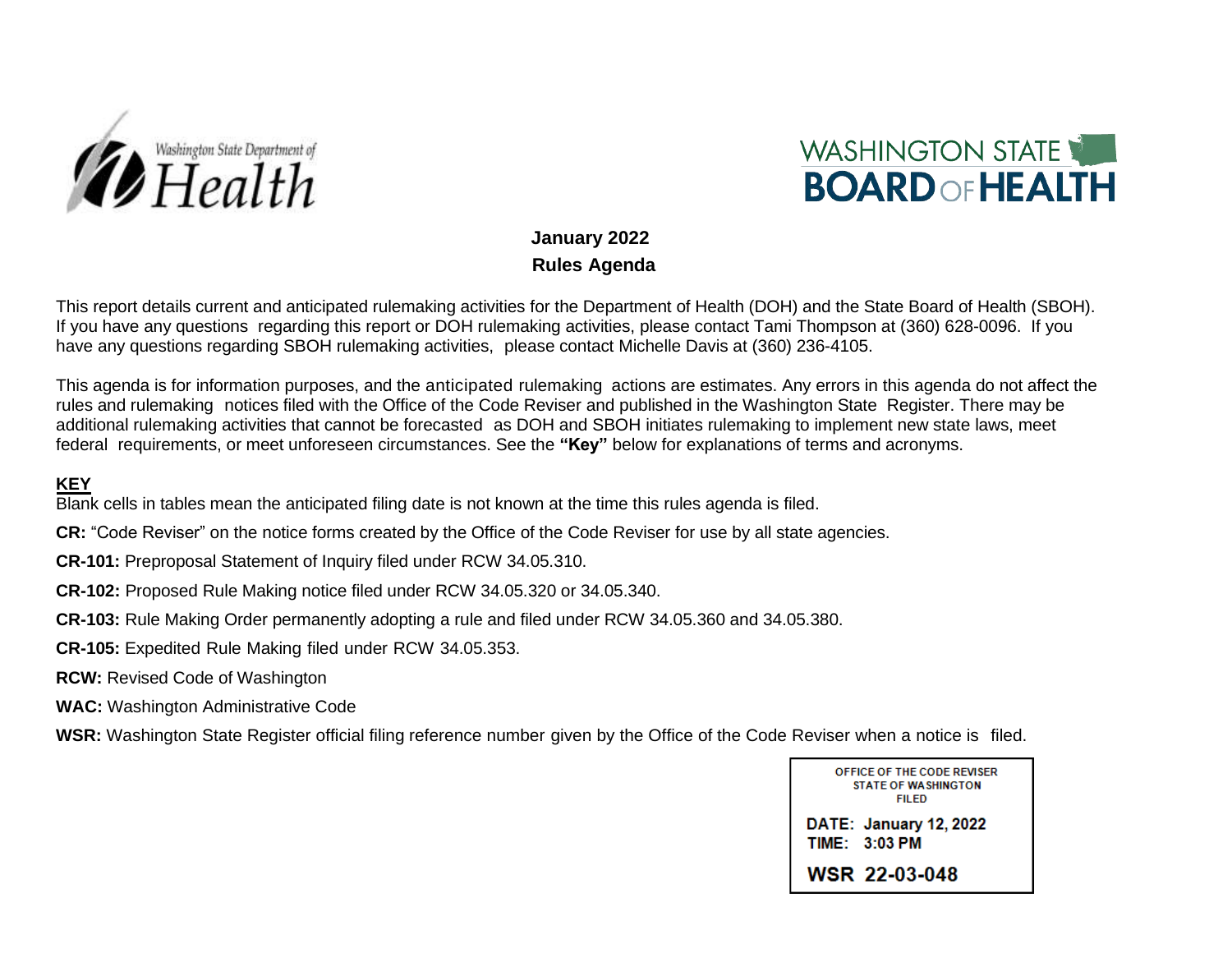# **State Board of Health Rulemaking**

| <b>Authority</b>         | <b>RCW</b> or<br><b>Session Law</b> | <b>WAC and Rule Title</b>                                                                                                                                                                                                                                                                                                                                                                 | <b>CR-101</b><br>WSR# | <b>CR-102</b><br>WSR# | <b>CR-103</b><br>WSR# | <b>CR-105</b><br>WSR# | Program<br><b>Contact</b><br><b>Name</b>        | Program<br><b>Contact Phone</b>    |
|--------------------------|-------------------------------------|-------------------------------------------------------------------------------------------------------------------------------------------------------------------------------------------------------------------------------------------------------------------------------------------------------------------------------------------------------------------------------------------|-----------------------|-----------------------|-----------------------|-----------------------|-------------------------------------------------|------------------------------------|
| State Board of<br>Health | Chapter 205 Laws of<br>2021         | Chapter 246-90 WAC, Local Board of<br><b>Health Membership</b>                                                                                                                                                                                                                                                                                                                            | 21-13-024             | Anticipate<br>Filing  |                       |                       | Samantha<br>Pskowski<br>or Kaitlyn<br>Donahoe   | 360-789-2358<br>or<br>360-584-6737 |
| State Board of<br>Health | RCW 43.20.050 and<br>70.24.130      | Chapter 246-100 WAC, Communicable<br>and Certain Other Diseases, and<br>Chapter 246101 WAC, Notifiable<br>Conditions. The State Board of Health<br>(Board) is considering amending these<br>chapters to implement changes made<br>by Engrossed Substitute House Bill<br>1551 as it relates to HIV/AIDS. The<br>Board may also consider other technical<br>or editorial changes as needed. | $20 - 15 - 112$       | 21-20-127             | Anticipate<br>Filing  |                       | Kaitlyn<br>Donahoe<br>and<br>LinhPhung<br>Huynh | 360-584-6737<br>or<br>360-789-6860 |
| State Board of<br>Health | RCW 43.20.050 and<br>RCW 70.90.120  | Chapter 246-260 WAC Water<br>Recreation Facilities and Chapter 246-<br>262 WAC Recreational Water Contact<br><b>Facilities</b>                                                                                                                                                                                                                                                            | 17-01-048             |                       |                       |                       | Peter<br>Beaton or<br>Kaitlyn<br>Donahoe        | 360-236-4031<br>or<br>360-584-6737 |
| State Board of<br>Health | RCW 43.20.050                       | Chapter 246-272A WAC On-Site<br>Sewage Systems                                                                                                                                                                                                                                                                                                                                            | 18-06-082             | Anticipate<br>Filing  |                       |                       | Stuart<br>Glasoe or<br>Peter<br>Beaton          | 360-236-4111<br>or<br>360-236-4031 |
| State Board of<br>Health | RCW 43.20.050                       | Chapter 246-272A WAC On-Site<br>Sewage Systems, Drain<br>field Remediation                                                                                                                                                                                                                                                                                                                | 06-12-108             |                       |                       |                       | Stuart<br>Glasoe or<br>Peter<br>Beaton          | 360-236-4111<br>or<br>360-236-4031 |
| State Board of<br>Health | RCW 43.20.050                       | WAC 246-203-130 Keeping of Animals                                                                                                                                                                                                                                                                                                                                                        | 19-21-018             | Anticipate<br>Filing  |                       |                       | Stuart<br>Glasoe                                | 360-236-4111                       |
| State Board of<br>Health | 43.70.250, 69.30.050                | WAC 246-282-990(4), Sanitary control<br>of shellfish- Fees, Annual paralytic<br>shellfish poisoning testing fee<br>redistribution                                                                                                                                                                                                                                                         |                       | Anticipate<br>Filing  |                       |                       | Peter<br>Beaton                                 | 360-236-4031                       |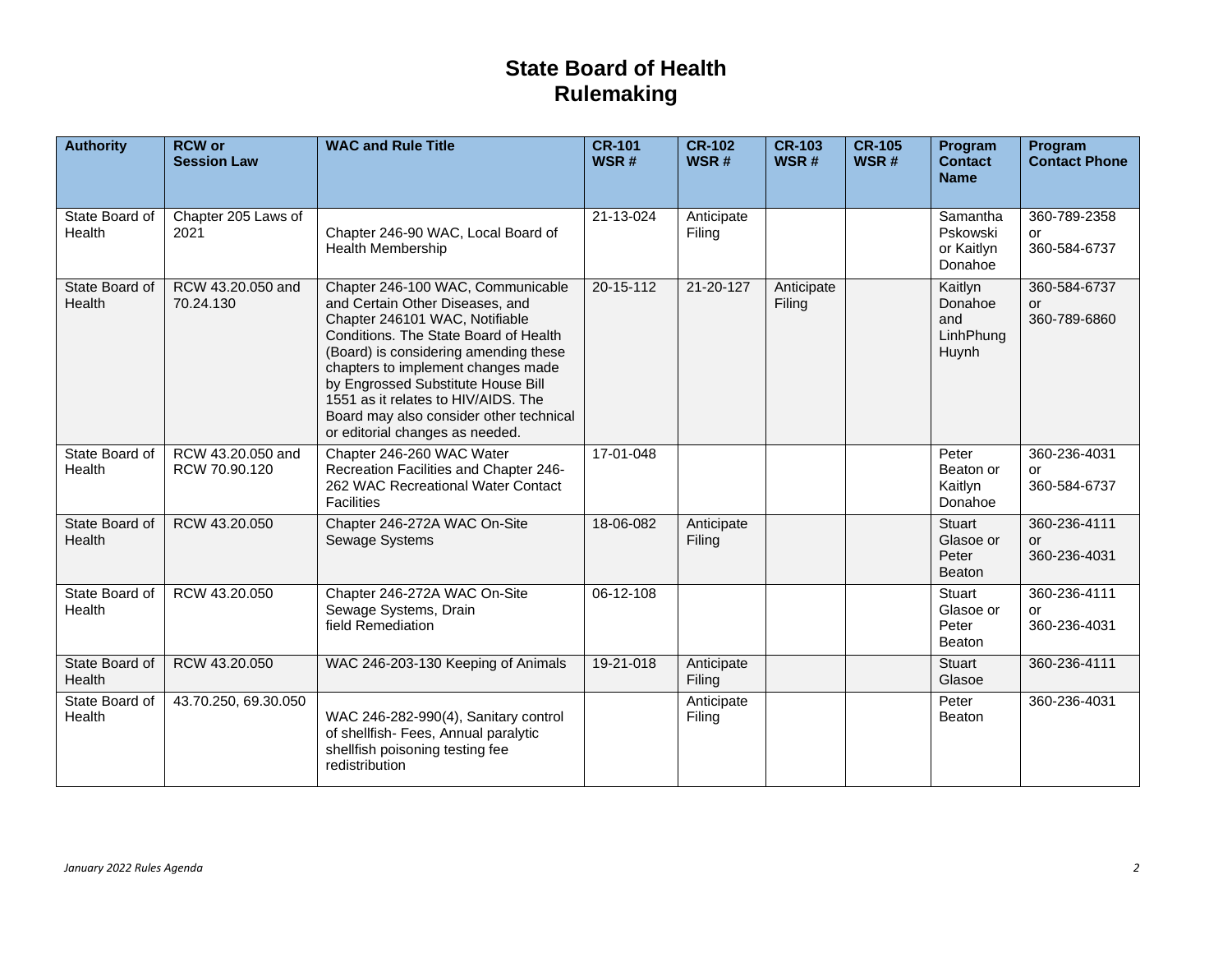| Authority                         | <b>RCW or Session</b><br>Law           | <b>WAC and Rule Title</b>                                                                                                                                                                                                                                                                                                                                                                                                                                                                                                        | CR-101<br>WSR# | <b>CR-102</b><br>WSR# | <b>CR-103</b><br>WSR# | <b>CR-105</b><br>WSR# | Program<br>Contact  | Program<br>Contact   |
|-----------------------------------|----------------------------------------|----------------------------------------------------------------------------------------------------------------------------------------------------------------------------------------------------------------------------------------------------------------------------------------------------------------------------------------------------------------------------------------------------------------------------------------------------------------------------------------------------------------------------------|----------------|-----------------------|-----------------------|-----------------------|---------------------|----------------------|
|                                   |                                        |                                                                                                                                                                                                                                                                                                                                                                                                                                                                                                                                  |                |                       |                       |                       | Name                | Phone                |
| Board of<br>Hearing and<br>Speech | RCW 18.35.161<br>and 43.70.250         | WAC 246-828-020, 246-828-025,<br>246-828-04503, 246-828-075, 246-<br>828-300, and 246-828-990 Hearing<br>and Speech, Examinations,<br>Definitions, Postgraduate<br>professional work experience<br>requirements-Audiologist and<br>speech-language pathologist,<br>Supervisors of students, Expired<br>license or certification, and Hearing<br>aid specialist, audiologist, speech-<br>language pathologist, and speech-<br>language pathology assistant fees<br>and renewal cycle.                                             | 19-13-038      | Anticipate<br>Filing  |                       |                       | Kim-Boi<br>Shadduck | 360-236-2912         |
| Board of<br>Massage               | RCW 18.10.025<br>and RCW<br>18.108.085 | WAC 246-830-201, 246-830-485,<br>246-830-490, 246-830-500 and<br>246-830-510 Massage<br>Practitioners. The Department of<br>Health, in coordination with the<br>Board of Massage, is considering<br>revising sections of the massage<br>practitioner rules to correct the<br>names of the national<br>examinations, clarify the training<br>requirements for somatic<br>education and intraoral massage<br>education, and clarify and<br>modernize the language in the<br>equipment and sanitation rule and<br>the hygiene rule. | 21-09-038      |                       |                       |                       | Megan<br>Maxey      | $(360)$ 236-<br>4945 |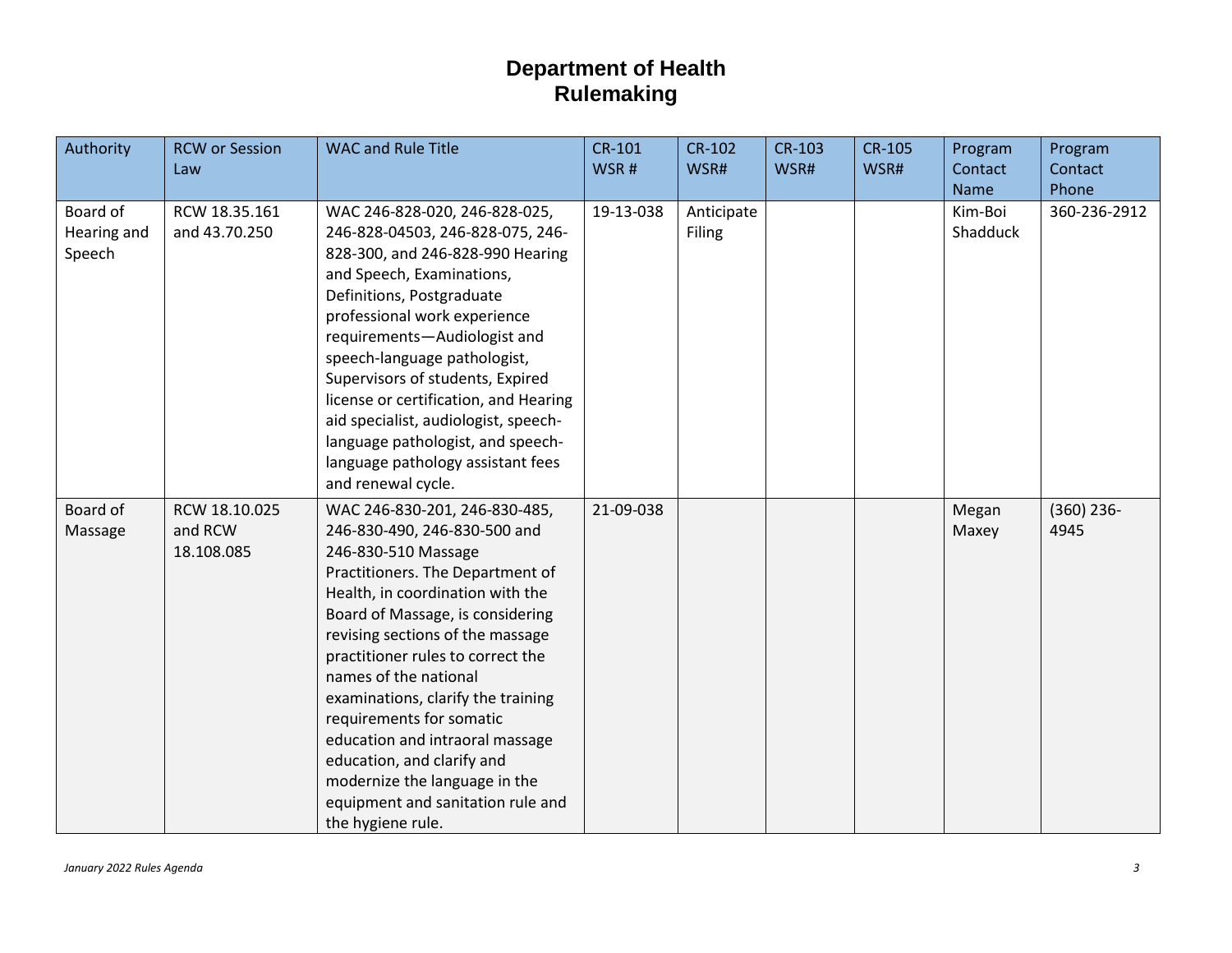| Authority               | <b>RCW or Session</b><br>Law                               | <b>WAC and Rule Title</b>                                                                                                                                                                                                                                                                                                                                           | <b>CR-101</b><br>WSR# | <b>CR-102</b><br>WSR#       | <b>CR-103</b><br>WSR# | <b>CR-105</b><br>WSR# | Program<br>Contact<br>Name | Program<br>Contact<br>Phone |
|-------------------------|------------------------------------------------------------|---------------------------------------------------------------------------------------------------------------------------------------------------------------------------------------------------------------------------------------------------------------------------------------------------------------------------------------------------------------------|-----------------------|-----------------------------|-----------------------|-----------------------|----------------------------|-----------------------------|
| Board of<br>Naturopathy | RCW 18.36A.160 &<br>SB 5124 (chapter<br>179, Laws of 2021) | Chapter 246-836A WAC (New),<br>Colon hydro therapists and chapter<br>246-836 WAC (New sections),<br>Naturopathic physicians. The Board<br>of Naturopathy (board) is<br>considering establishing a new<br>chapter and section of rule to<br>implement Senate Bill 5124 which<br>establishes the colon hydro<br>therapist profession.                                 | 21-16-030             | Anticipate<br><b>Filing</b> |                       |                       | Susan<br>Gragg             | 360-236-4941                |
| Board of<br>Naturopathy | RCW 18.36A.160                                             | WAC 246-836-080, Continuing<br>competency program. The Board of<br>Naturopathy is considering<br>amendments to the continuing<br>education rules for naturopathic<br>physicians in response to rule<br>petitions                                                                                                                                                    | 21-21-111             |                             |                       |                       | Susan<br>Gragg             | 360-236-4941                |
| Board of<br>Naturopathy | RCW 18.36A.160                                             | WAC 246-836-210 Authority to use,<br>prescribe, dispense, and order. The<br>Board of Naturopathy is<br>considering rulemaking regarding<br>the practice of nonsurgical<br>cosmetic procedures in<br>naturopathic practice, including,<br>education and training. The board<br>is considering revising WAC 246-<br>836-210 and creating a new<br>section(s) of rule. | 20-24-042             |                             |                       |                       | Susan<br>Gragg             | 360-236-4941                |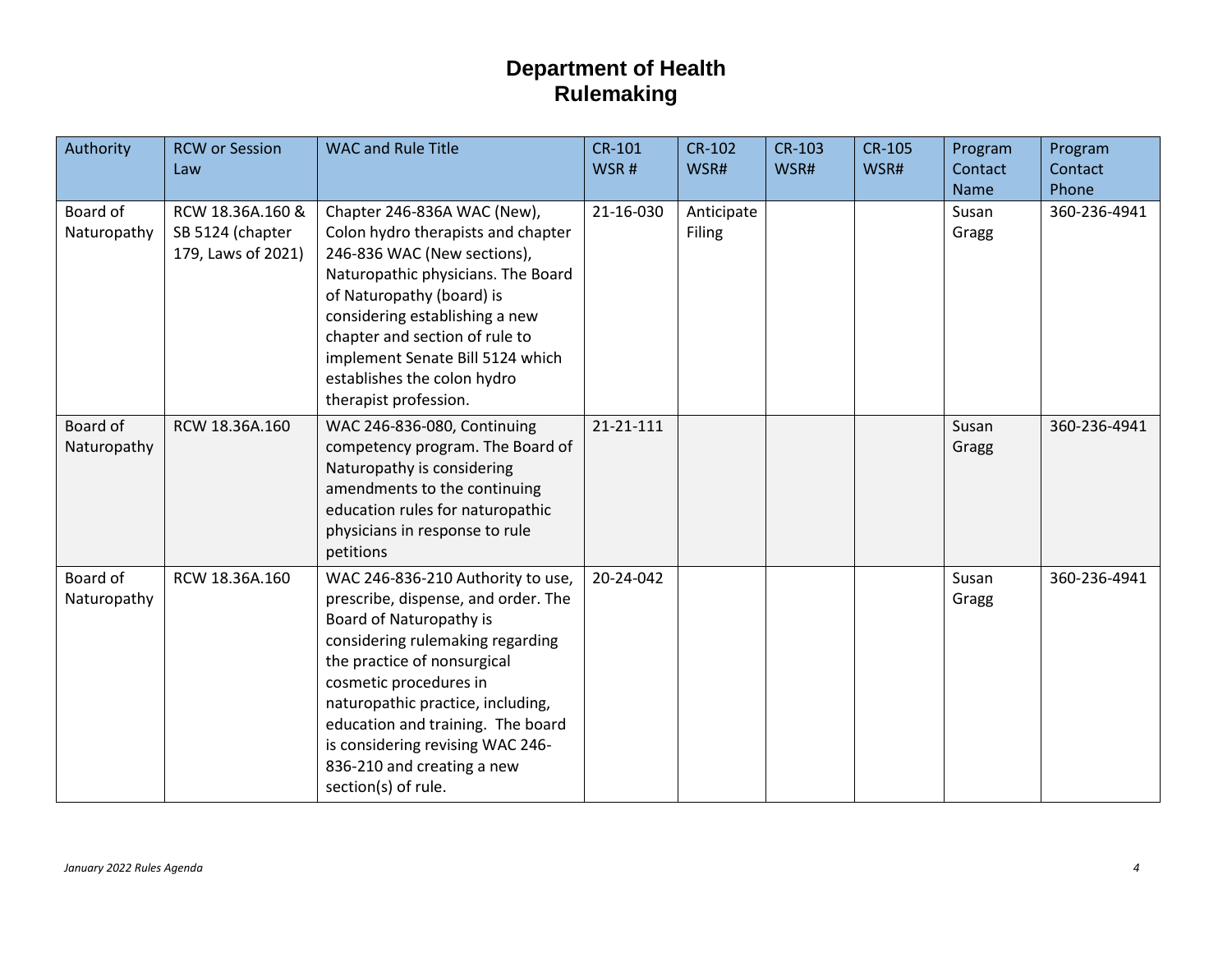| Authority                                                | <b>RCW or Session</b><br>Law                                   | <b>WAC and Rule Title</b>                                                                                                                                                                                                                                                                                                                                                                                                              | <b>CR-101</b><br>WSR# | <b>CR-102</b><br>WSR# | <b>CR-103</b><br>WSR# | <b>CR-105</b><br>WSR# | Program<br>Contact<br>Name | Program<br>Contact<br>Phone |
|----------------------------------------------------------|----------------------------------------------------------------|----------------------------------------------------------------------------------------------------------------------------------------------------------------------------------------------------------------------------------------------------------------------------------------------------------------------------------------------------------------------------------------------------------------------------------------|-----------------------|-----------------------|-----------------------|-----------------------|----------------------------|-----------------------------|
| Board of<br>Osteopathic<br>Physicians<br>and<br>Surgeons | RCW 18.57.005<br>and 18.130.050                                | WAC 246-853-650 Safe and<br>effective analgesia and anesthesia<br>administration in office-based<br>settings. The Board of Osteopathic<br>Medicine and Surgery (board) is<br>considering rule amendments in<br>response to a rule petition<br>requesting changes to the<br>definition of the term "minimal<br>sedation."                                                                                                               | 21-11-025             |                       |                       |                       | Tracie<br><b>Drake</b>     | 360-236-4766                |
| Board of<br>Osteopathic<br>Physicians<br>and<br>Surgeons | RCW 18.57.005<br>and 18.130.050                                | WAC 246-853-XXX osteopathic<br>physicians and surgeons. The Board<br>of Osteopathic Medicine and<br>Surgery (board) is considering<br>creating new rule sections to<br>regulate the provision of anesthesia<br>in a dental setting.                                                                                                                                                                                                    | 21-09-070             | Anticipate<br>Filing  |                       |                       | Tracie<br><b>Drake</b>     | 360-236-4766                |
| Board of<br>Physical<br>Therapy                          | RCW 18.74.023<br>and HB 2446<br>(chapter 222, Laws<br>of 2018) | Chapter 246-915 WAC - Physical<br>Therapists and Physical Therapist<br>Assistants. The Board of Physical<br>Therapy (board) is considering<br>necessary changes to existing rules<br>for physical therapist supervision of<br>assistive personnel per House Bill<br>(HB) 2446 (Chapter 222, Laws of<br>2018). The board is also proposing<br>chapter amendments to make<br>general updates, revisions, and<br>housekeeping amendments. | 18-17-127             |                       |                       |                       | <b>Kris</b><br>Waidely     | 360-236-4847                |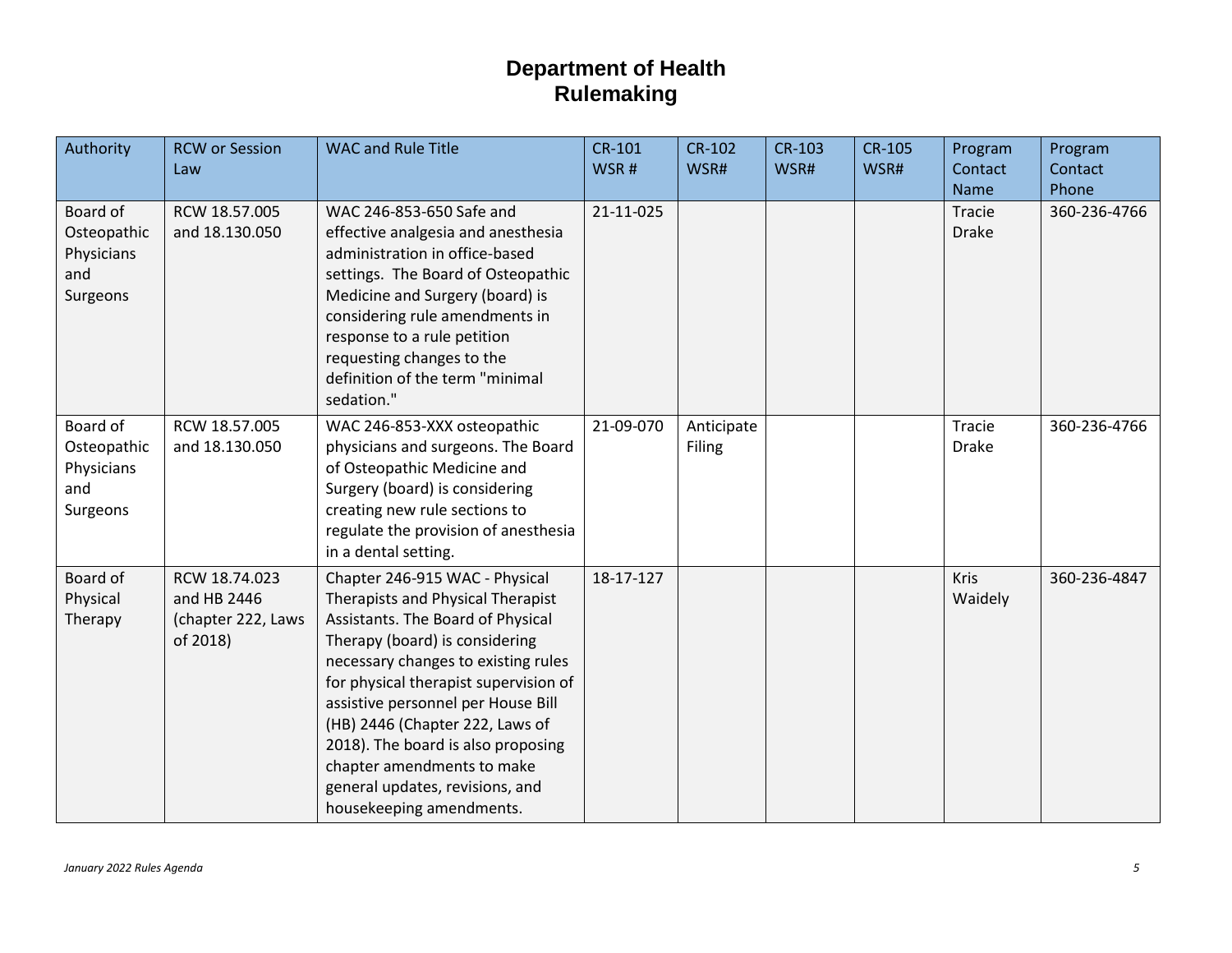| Authority                                          | <b>RCW or Session</b><br>Law     | <b>WAC and Rule Title</b>                                                                                                                                                                                                                                                                                                                                                                                                                                                                                                                                             | CR-101<br>WSR# | CR-102<br>WSR#              | <b>CR-103</b><br>WSR# | <b>CR-105</b><br>WSR# | Program<br>Contact<br>Name | Program<br>Contact<br>Phone |
|----------------------------------------------------|----------------------------------|-----------------------------------------------------------------------------------------------------------------------------------------------------------------------------------------------------------------------------------------------------------------------------------------------------------------------------------------------------------------------------------------------------------------------------------------------------------------------------------------------------------------------------------------------------------------------|----------------|-----------------------------|-----------------------|-----------------------|----------------------------|-----------------------------|
| Board of<br>Physical<br>Therapy                    | RCW 18.74.023                    | WAC 246-915-120 - Foreign<br>educated applicants. The Board of<br>Physical Therapy (board) is<br>considering changes to the<br>requirement that passing scores for<br>the internet-based Test of English<br>as a Foreign Language (ibTOEFL) all<br>be earned during the same test<br>sitting.                                                                                                                                                                                                                                                                         | 21-01-056      | Anticipate<br><b>Filing</b> |                       |                       | <b>Kris</b><br>Waidely     | 360-236-4847                |
| Chiropractic<br>Quality<br>Assurance<br>Commission | RCW 18.25.0171<br>and 18.130.050 | WAC 246-808-010, -505, -600, -605,<br>-610, -615, -620, -625, -630, -650, -<br>655, -660, -670, -680, -685, -690, -<br>695, -720, and -810. The<br><b>Chiropractic Quality Assurance</b><br>Commission is considering revising<br>these rules regarding definitions,<br>procedures, instrumentation,<br>publicity, advertising, printed<br>materials, transactions, costs,<br>records, duties, mandatory<br>reporting, associations, societies,<br>insurance and professional liability<br>carriers, courts, state and federal<br>agencies, and conflict of interest. | 16-23-120      | Anticipate<br><b>Filing</b> |                       |                       | <b>Betty Moe</b>           | 360-236-2868                |
| Chiropractic<br>Quality<br>Assurance<br>Commission | RCW 18.25.0171<br>and 18.130.050 | WAC 246-808-105, WAC 246-808-<br>115, WAC 246-808-130, WAC 246-<br>808-133, WAC 246-808-135, WAC<br>246-808-140, WAC 246-808-180,<br>WAC 246-808-181, WAC 246-808-<br>190, WAC 246-808-201, WAC 246-                                                                                                                                                                                                                                                                                                                                                                  | 16-21-080      |                             |                       |                       | <b>Betty Moe</b>           | 360-236-2868                |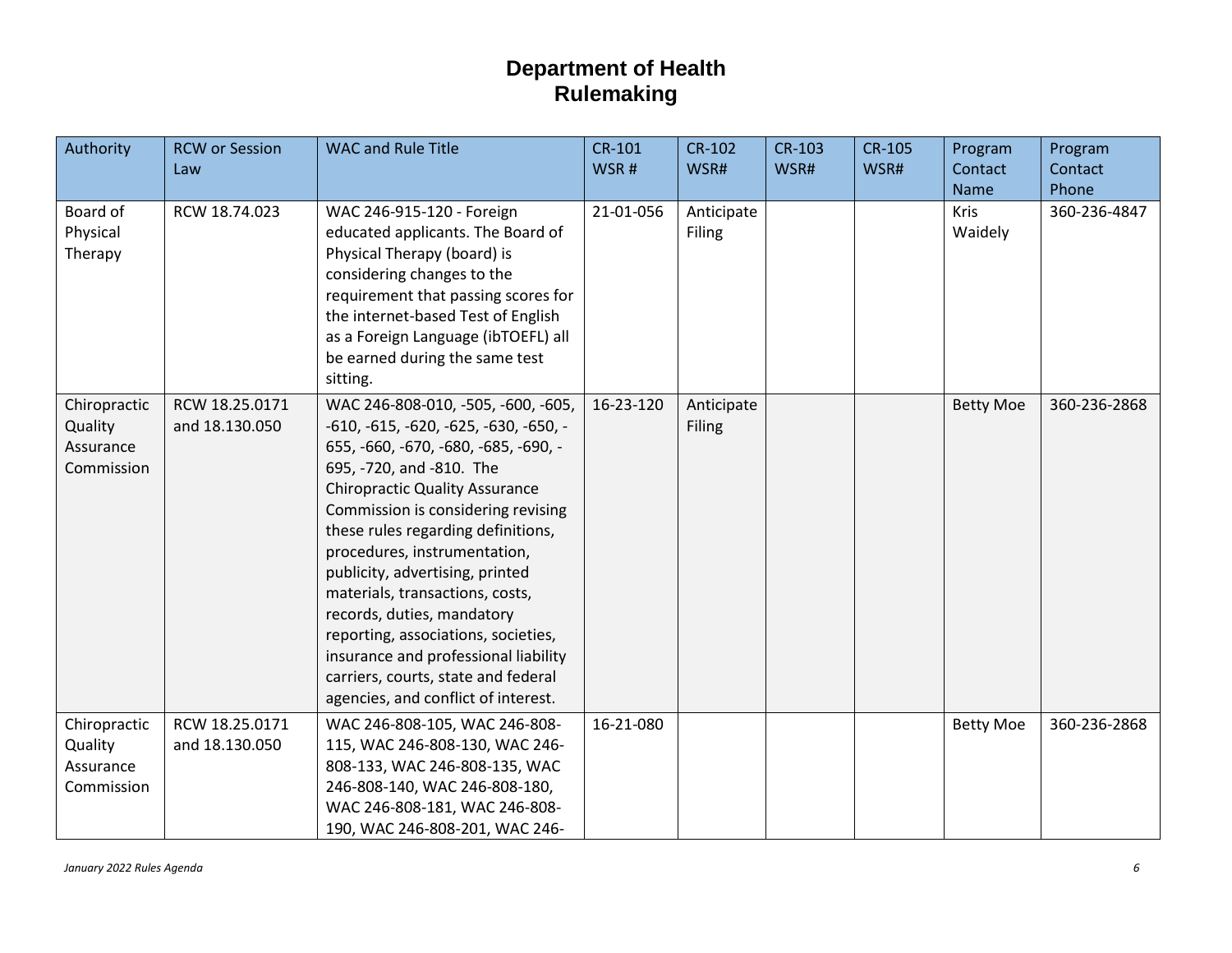| Authority                                          | <b>RCW or Session</b><br>Law     | <b>WAC and Rule Title</b>                                                                                                                                                                                                                                                                                                                                                                                                                                  | <b>CR-101</b><br>WSR# | <b>CR-102</b><br>WSR# | <b>CR-103</b><br>WSR# | <b>CR-105</b><br>WSR# | Program<br>Contact | Program<br>Contact |
|----------------------------------------------------|----------------------------------|------------------------------------------------------------------------------------------------------------------------------------------------------------------------------------------------------------------------------------------------------------------------------------------------------------------------------------------------------------------------------------------------------------------------------------------------------------|-----------------------|-----------------------|-----------------------|-----------------------|--------------------|--------------------|
|                                                    |                                  |                                                                                                                                                                                                                                                                                                                                                                                                                                                            |                       |                       |                       |                       | <b>Name</b>        | Phone              |
| Chiropractic<br>Quality<br>Assurance               | RCW 18.25.0171<br>and 18.130.050 | 808-215, WAC 246-808-510, and<br>WAC 246-808-535, regarding<br>Licensure - Application and<br>Eligibility Requirements. The<br><b>Chiropractic Quality Assurance</b><br>Commission is considering revising<br>the rules and proposing to establish<br>new temporary practice rules for<br>military status or military-related<br>status.<br>WAC 246-808-540 - Billing, -545 -<br>Improper billing practices, -550 -<br>Future care contracts prohibited, - | 16-23-106             |                       |                       |                       | <b>Betty Moe</b>   | 360-236-2868       |
| Commission                                         |                                  | 560 - Documentation of care, -565 -<br>Radiographic standards, -570 -<br>Pelvic or prostrate examination<br>prohibited, -575 - Intravaginal<br>adjustment restricted, -580 -<br>Acupuncture, -585 - Clinically<br>necessary X-rays, and -590 - Sexual<br>misconduct. The Chiropractic<br><b>Quality Assurance Commission is</b><br>considering amending these rules<br>to align with current practice<br>standards.                                        |                       |                       |                       |                       |                    |                    |
| Chiropractic<br>Quality<br>Assurance<br>Commission | 18.25.0171,<br>18.130.050        | WAC 246-808-XXX Independent<br><b>Chiropractic Examinations (ICE)</b><br>The Chiropractic Quality Assurance<br>Commission is considering creating<br>rules to set standards for<br>independent chiropractic physical                                                                                                                                                                                                                                       | 15-21-047             |                       |                       |                       | <b>Betty Moe</b>   | 360-236-2868       |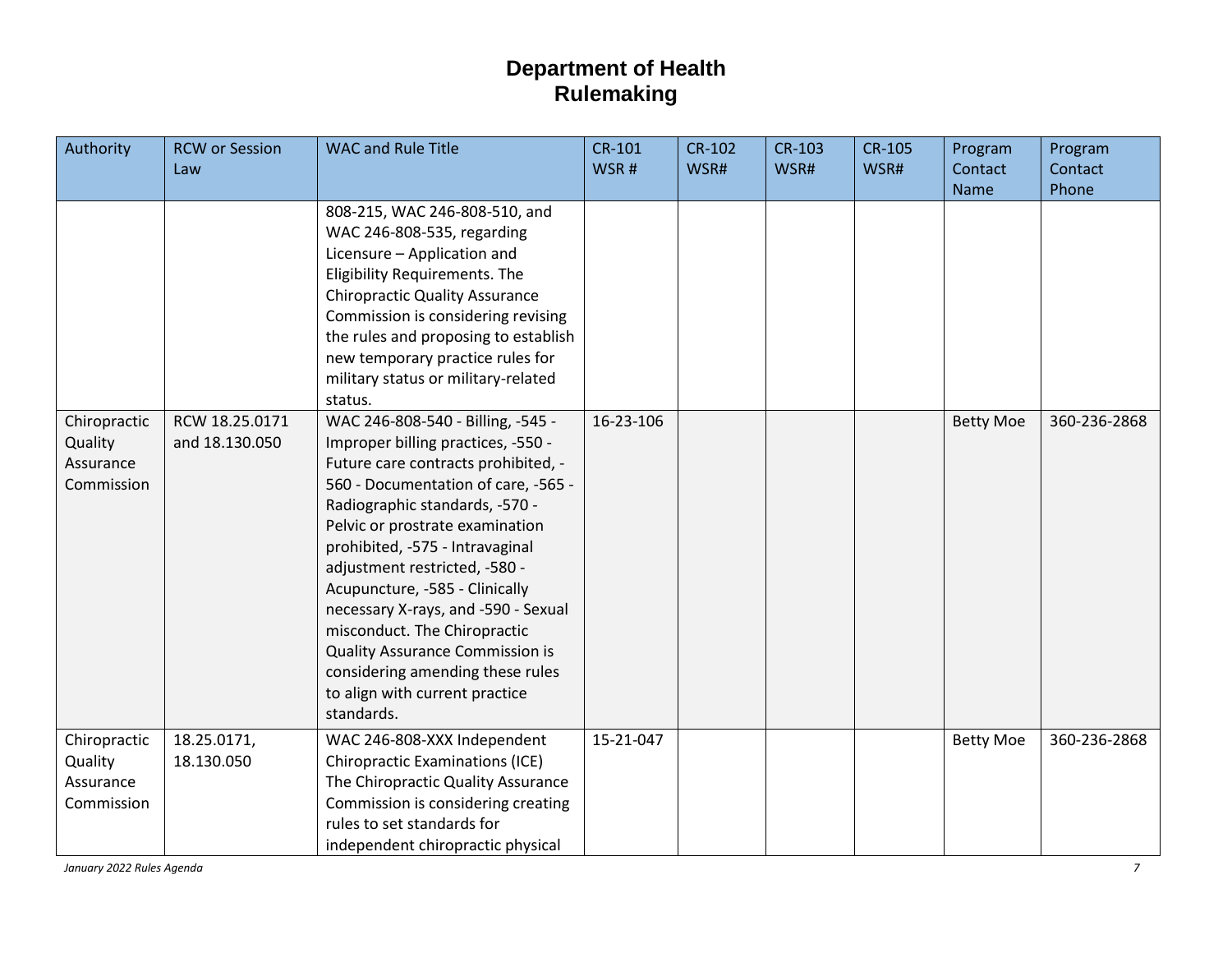| Authority                                    | <b>RCW or Session</b><br>Law                       | <b>WAC and Rule Title</b>                                                                                                                                                                                                                                                                                                                                                                             | <b>CR-101</b><br>WSR# | <b>CR-102</b><br>WSR#       | <b>CR-103</b><br>WSR#       | <b>CR-105</b><br>WSR# | Program<br>Contact<br>Name | Program<br>Contact<br>Phone |
|----------------------------------------------|----------------------------------------------------|-------------------------------------------------------------------------------------------------------------------------------------------------------------------------------------------------------------------------------------------------------------------------------------------------------------------------------------------------------------------------------------------------------|-----------------------|-----------------------------|-----------------------------|-----------------------|----------------------------|-----------------------------|
|                                              |                                                    | examinations and patient records<br>reviews.                                                                                                                                                                                                                                                                                                                                                          |                       |                             |                             |                       |                            |                             |
| Dental<br>Quality<br>Assurance<br>Commission | RCW 18.32.002,<br>RCW 18.32.0365,<br>RCW 18.29.050 | WAC 246-817-195 Licensure<br>requirements for expanded<br>function dental auxiliaries (EFDAs).<br>The Dental Quality Assurance<br>Commission (commission) is<br>considering rule amendments to<br>determine if placing and finishing<br>amalgam restoration on clinical<br>patients for expanded function<br>dental auxiliary (EFDA) licensure is<br>necessary during required<br>education.          | 21-17-119             | Anticipate<br><b>Filing</b> |                             |                       | Jennifer<br>Santiago       | 360-236-4893                |
| Dental<br>Quality<br>Assurance<br>Commission | RCW 18.32.002,<br>RCW 18.32.0365,<br>RCW 18.29.050 | WAC 246-817-581 - Novel<br>coronavirus disease 2019<br>vaccination delegation. The Dental<br><b>Quality Assurance Commission</b><br>(commission) is considering<br>permanent rulemaking allowing<br>dentists to delegate administration<br>of novel coronavirus disease 2019<br>(COVID-19) vaccination to licensed<br>dental hygienists with close<br>supervision and demonstration of<br>competency. | 21-07-020             | $21 - 18 -$<br>005          | Anticipate<br><b>Filing</b> |                       | Jennifer<br>Santiago       | 360-236-4893                |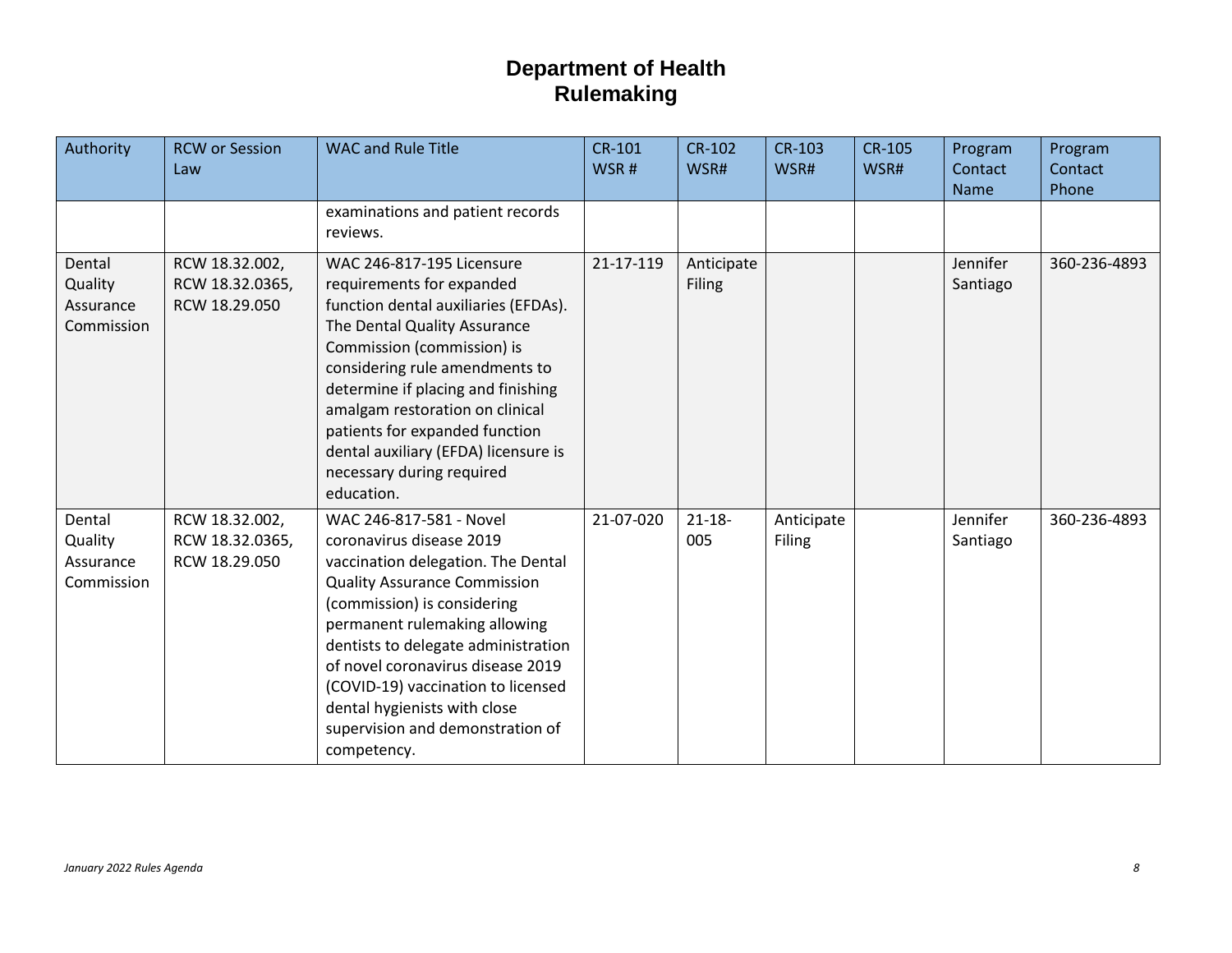| Authority                                    | <b>RCW or Session</b><br>Law                                | <b>WAC and Rule Title</b>                                                                                                                                                                                                                                                                                                                                                                                                                                                                                        | <b>CR-101</b><br>WSR# | <b>CR-102</b><br>WSR# | <b>CR-103</b><br>WSR# | <b>CR-105</b><br>WSR# | Program<br>Contact<br><b>Name</b>              | Program<br>Contact<br>Phone                 |
|----------------------------------------------|-------------------------------------------------------------|------------------------------------------------------------------------------------------------------------------------------------------------------------------------------------------------------------------------------------------------------------------------------------------------------------------------------------------------------------------------------------------------------------------------------------------------------------------------------------------------------------------|-----------------------|-----------------------|-----------------------|-----------------------|------------------------------------------------|---------------------------------------------|
| Dental<br>Quality<br>Assurance<br>Commission | RCW 18.32.002,<br>18.32.0365 and<br>18.32.640               | WAC 246-817-701 through 790,<br>Administration of anesthetic agents<br>for dental procedures. The Dental<br><b>Quality Assurance Commission is</b><br>considering amendments to update<br>general requirements. In addition<br>to general updates, the commission<br>is also considering amendments to<br>address 24 hour on-call availability<br>after a complex dental procedure,<br>on-site inspections for all dentists<br>holding sedation permits, and<br>creation of a pediatric sedation<br>endorsement. | 17-17-089             |                       |                       |                       | Jennifer<br>Santiago                           | 360-236-4893                                |
| Department<br>of Health                      | Substitute House<br>Bill 2246 (chapter<br>20, Laws of 2020) | Title 246 WAC. Updates statutory<br>references within multiple DOH<br>rule chapters due to a legislative<br>reorganization of Title 70 and<br>splitting it into two separate<br>chapters, Title 70A.                                                                                                                                                                                                                                                                                                             |                       | $22-03-$<br>021       | Anticipate<br>Filing  |                       | Nina<br>Helping                                | 360-236-3065                                |
| Department<br>of Health                      | 70.342.075,<br>43.70.040                                    | Title 246 WAC - Creating a new<br>chapter of rules to establish<br>nicotine content measurement<br>standards for closed system<br>nicotine containers use with vapor<br>products.                                                                                                                                                                                                                                                                                                                                | 17-15-026             |                       |                       |                       | <b>Stacia</b><br>Wasmundt<br>or<br>Liz Clement | 360-236-2568<br>(Stacia) or<br>360-236-3309 |
| Department<br>of Health                      | Chapter 220, Laws<br>of 2017                                | Title 246 WAC - Establishing a New<br>Chapter Relating to Rapid Health<br><b>Information Network Data</b><br>Reporting (RHINO)                                                                                                                                                                                                                                                                                                                                                                                   | 17-21-075             |                       |                       |                       | Amanda<br>Morse                                | 206-437-2045                                |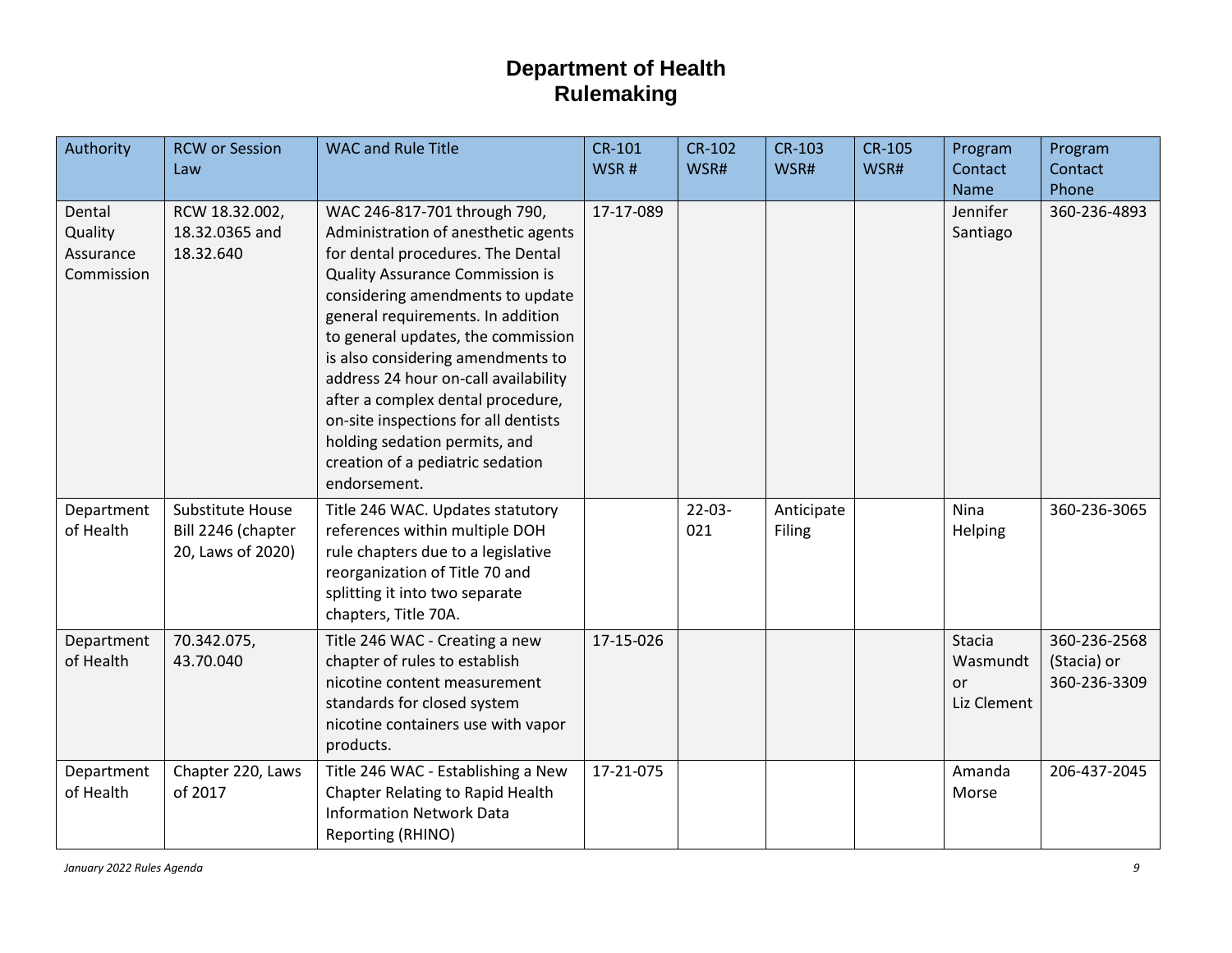| Authority               | <b>RCW or Session</b><br>Law                               | <b>WAC and Rule Title</b>                                                                                                                                                                                                                                                                                                                                                                                                                                                                                                                                                                                                                                                                                                                                                                                                                                                                               | CR-101<br>WSR# | CR-102<br>WSR# | <b>CR-103</b><br>WSR# | <b>CR-105</b><br>WSR# | Program<br>Contact       | Program<br>Contact    |
|-------------------------|------------------------------------------------------------|---------------------------------------------------------------------------------------------------------------------------------------------------------------------------------------------------------------------------------------------------------------------------------------------------------------------------------------------------------------------------------------------------------------------------------------------------------------------------------------------------------------------------------------------------------------------------------------------------------------------------------------------------------------------------------------------------------------------------------------------------------------------------------------------------------------------------------------------------------------------------------------------------------|----------------|----------------|-----------------------|-----------------------|--------------------------|-----------------------|
| Department<br>of Health | RCW 34.05.220,<br>34.05.240,<br>42.56.070 and<br>43.70.040 | Chapter 246-08 WAC, Practice and<br>Procedure, rules regarding<br>Department of Health<br>(department) adjudicative<br>proceedings for declaratory orders;<br>public record requests; agency<br>indexes; and general agency<br>administrative processes. The<br>department is reviewing existing<br>rules within the chapter to identify<br>amendments that may be<br>necessary as a result of changes in<br>statutes, changes in internal<br>operations, opportunities to<br>streamline processes to reduce<br>regulatory burden without<br>compromising public health and<br>safety, and to provide clear, concise<br>and reasonable rules. This<br>rulemaking excludes WAC 246-08-<br>390 Acquisition, security, disclosure<br>and destruction of health<br>information; and WAC 246-<br>08-400, How much can a health<br>care provider charge for searching<br>and duplicating health care records. | 19-16-114      |                |                       |                       | Name<br>Tami<br>Thompson | Phone<br>360-628-0096 |
| Department<br>of Health | 43.70.280                                                  | Chapter 246-12 WAC<br>Administrative procedures and<br>requirements for credentialed<br>health care providers.                                                                                                                                                                                                                                                                                                                                                                                                                                                                                                                                                                                                                                                                                                                                                                                          | 17-10-007      |                |                       |                       | Ataila<br>Robbins        | 360-236-2978          |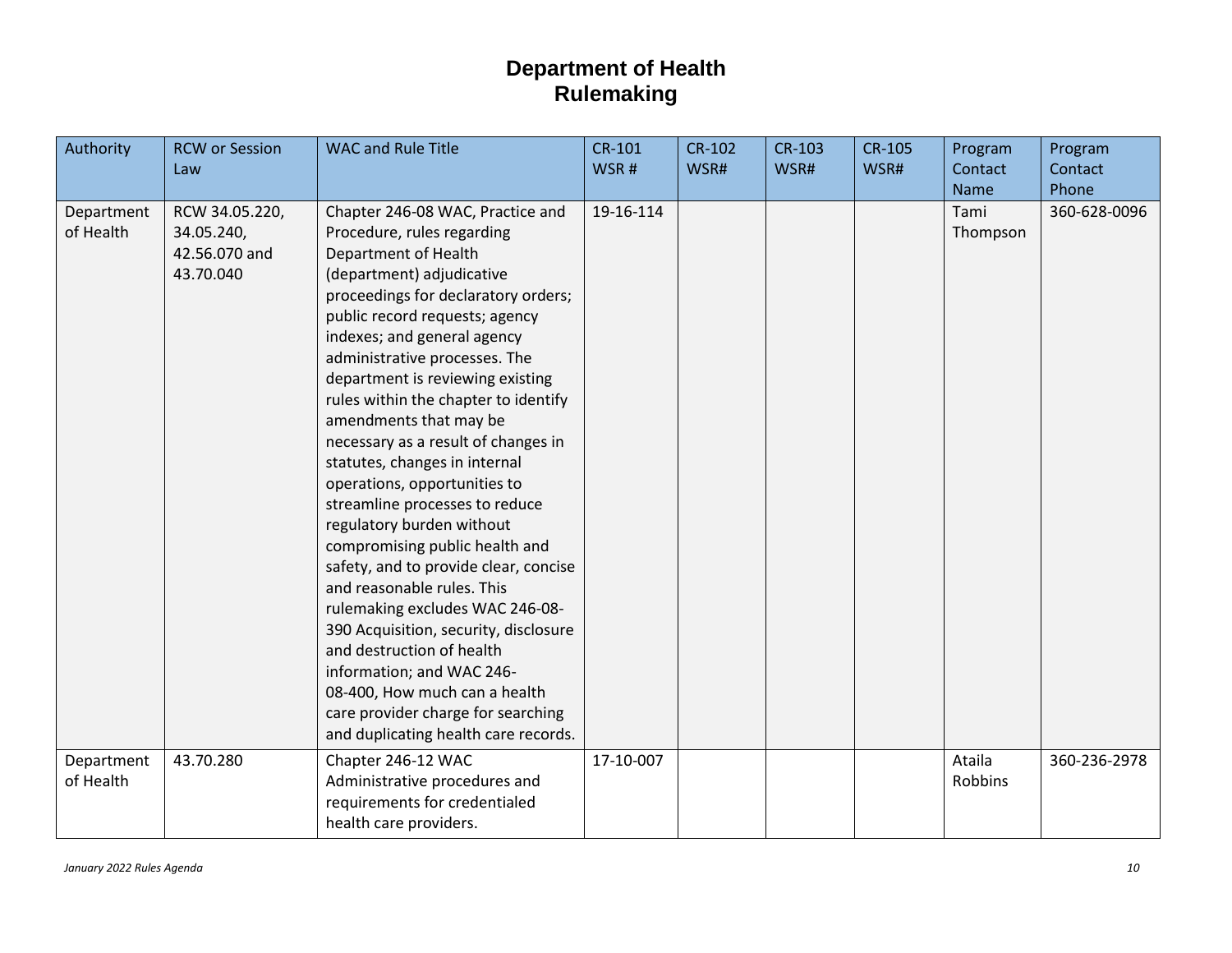| Authority               | <b>RCW or Session</b><br>Law                                                                 | <b>WAC and Rule Title</b>                                                                                                                                                                                                                                                                                                                                                                                                                                                                                                       | CR-101<br>WSR# | <b>CR-102</b><br>WSR# | <b>CR-103</b><br>WSR# | <b>CR-105</b><br>WSR# | Program<br>Contact<br><b>Name</b> | Program<br>Contact<br>Phone |
|-------------------------|----------------------------------------------------------------------------------------------|---------------------------------------------------------------------------------------------------------------------------------------------------------------------------------------------------------------------------------------------------------------------------------------------------------------------------------------------------------------------------------------------------------------------------------------------------------------------------------------------------------------------------------|----------------|-----------------------|-----------------------|-----------------------|-----------------------------------|-----------------------------|
| Department<br>of Health | RCW 43.70.613<br>and Engrossed<br>Second Substitute<br>Bill 5229 (Chapter<br>276, Laws 2021) | Chapter 246-12 WAC,<br>Administrative procedures and<br>requirements for credentialed<br>health care providers. The<br>Department of Health<br>(department) is considering<br>creating model rules establishing<br>minimum standards for health<br>equity continuing education (CE)<br>programs for health professions<br>licensed under Title 18 RCW to<br>implement ESSB 5229. The<br>department is also considering<br>adopting the health equity CE<br>requirements for all professions<br>under the Secretary's authority. | 21-20-011      | Anticipate<br>Filing  |                       |                       | <b>Ashley Bell</b>                | 360-236-2961                |
| Department<br>of Health | 43.70.280                                                                                    | WAC 246-12-XXX Closure of<br>abandoned incomplete health care<br>credential applications.                                                                                                                                                                                                                                                                                                                                                                                                                                       | 17-10-045      |                       |                       |                       | Ataila<br>Robbins                 | 360-236-2978                |
| Department<br>of Health | <b>RCW 43.70; ESHB</b><br>1094 (chapter 203,<br>Laws of 2019)                                | Chapter 246-72 WAC - Medical<br>Marijuana Consultant Certification.<br>The Department of Health<br>(department) is opening chapter<br>246-72 WAC to consider<br>amendments that would enhance<br>and clarify training requirements<br>and practice parameters of a<br>medical marijuana certified<br>consultant (certified consultant).                                                                                                                                                                                         | 20-06-027      | Anticipate<br>Filing  |                       |                       | Shelly<br>Rowden                  | 360-236-2820                |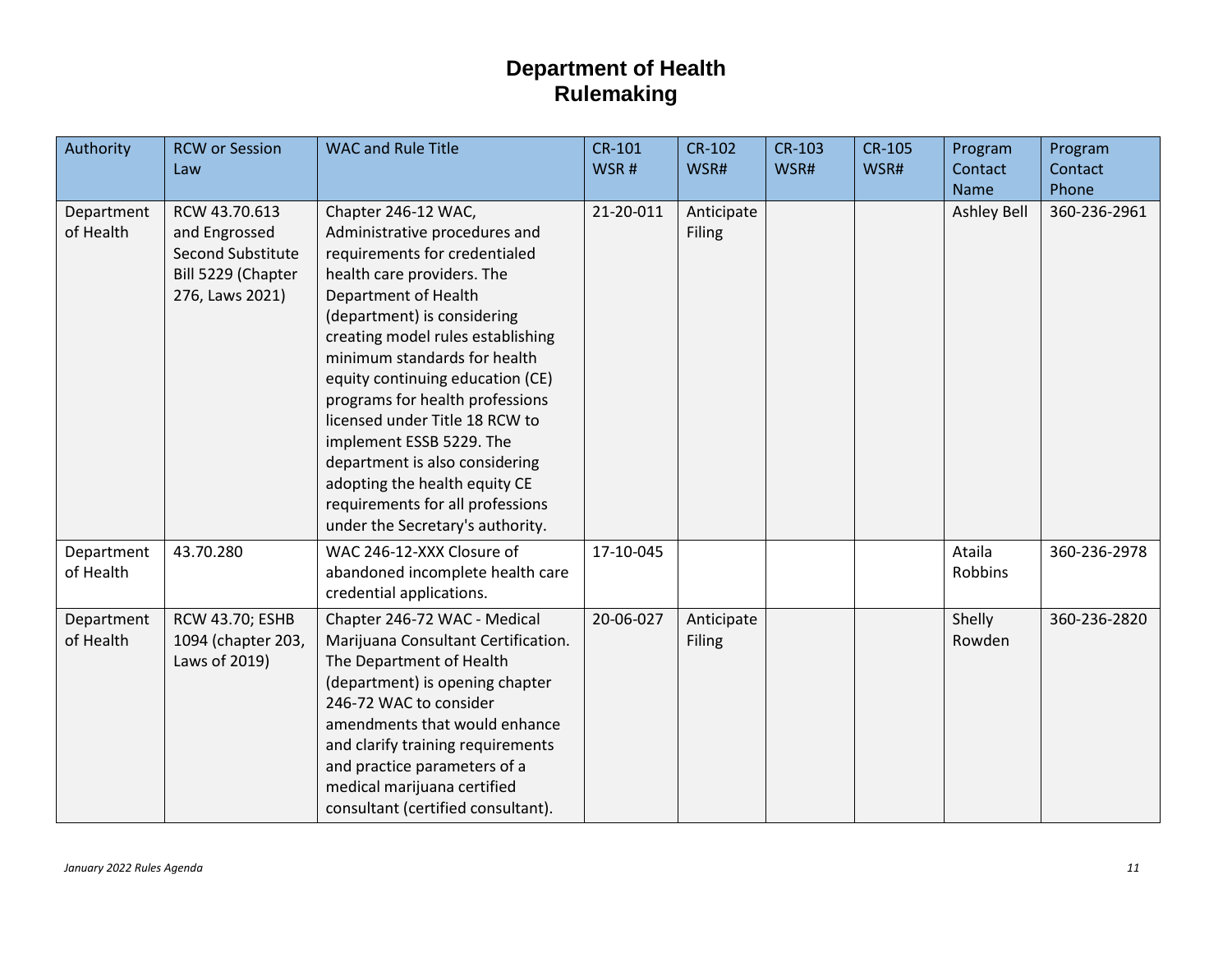| Authority               | <b>RCW or Session</b><br>Law                  | <b>WAC and Rule Title</b>                                                                                                                                                                                        | <b>CR-101</b><br>WSR#       | <b>CR-102</b><br>WSR#       | <b>CR-103</b><br>WSR#       | <b>CR-105</b><br>WSR# | Program<br>Contact<br><b>Name</b> | Program<br>Contact<br>Phone |
|-------------------------|-----------------------------------------------|------------------------------------------------------------------------------------------------------------------------------------------------------------------------------------------------------------------|-----------------------------|-----------------------------|-----------------------------|-----------------------|-----------------------------------|-----------------------------|
| Department<br>of Health | RCW 70A.388.040<br>and RCW<br>70A.388.110     | Chapters 246-231, 246-236, 246-<br>237, 246-243, and 246-244 WAC.<br>Updating to be consistent with the<br><b>U.S. Nuclear Regulatory</b><br>Commission's (NRC) rules.                                           |                             | Anticipate<br><b>Filing</b> |                             |                       | Nina<br>Helpling                  | 360-236-3065                |
| Department<br>of Health | 70.90.120,<br>43.20.050                       | WAC 246-260-010 Definitions,<br>abbreviations, and acronyms for<br>water recreation facilities and WAC<br>246-262-010 Definitions<br>abbreviations, and acronym for<br>recreational water contact<br>facilities. |                             |                             | Anticipate<br><b>Filing</b> | 22-01-010             | Peter<br>Beaton                   | 360-236-4031                |
| Department<br>of Health | RCW 90.46.200                                 | Establish a new chapter 246-275,<br>On-site Non-potable Water<br>Systems.                                                                                                                                        | 21-17-040                   | Anticipate<br><b>Filing</b> |                             |                       | Jocelyn<br>Jones                  | 360-236-3020                |
| Department<br>of Health | RCW 70A.125.170                               | WAC 246-296-020, -050, & -130,<br>Drinking Water State Revolving<br>Fund Loan Program -<br>Disadvantaged Communities.                                                                                            | Anticipate<br><b>Filing</b> |                             |                             |                       | <b>Nina</b><br>Helpling           | 360-236-3065                |
| Department<br>of Health | RCW 70.38.115,<br>70.38.135, and<br>43.70.040 | Chapter 246-310 WAC, Certificate<br>of Need. Amending, creating, and<br>repealing rules in order to clarify,<br>streamline, and modernize<br>language including need<br>methodologies.                           | 20-02-008                   |                             |                             |                       | Eric<br>Hernandez                 | 360-236-2956                |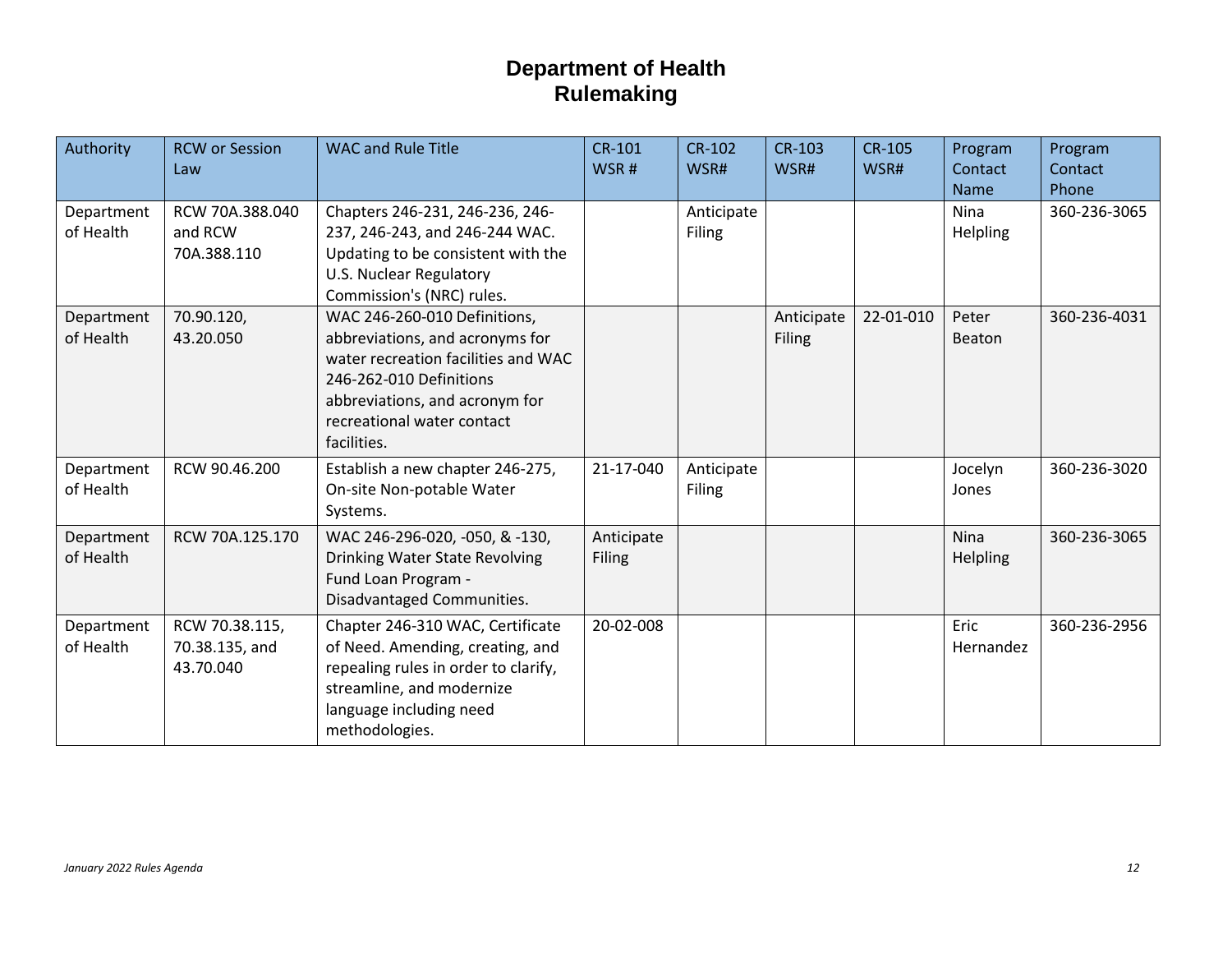| Authority               | <b>RCW or Session</b><br>Law                | <b>WAC and Rule Title</b>                                                                                                                                                                                                                                                        | <b>CR-101</b><br>WSR#       | <b>CR-102</b><br>WSR# | <b>CR-103</b><br>WSR#       | <b>CR-105</b><br>WSR# | Program<br>Contact<br><b>Name</b>             | Program<br>Contact<br>Phone |
|-------------------------|---------------------------------------------|----------------------------------------------------------------------------------------------------------------------------------------------------------------------------------------------------------------------------------------------------------------------------------|-----------------------------|-----------------------|-----------------------------|-----------------------|-----------------------------------------------|-----------------------------|
| Department<br>of Health | 2SHB 1148<br>(chapter 61, laws<br>of 2021). | Chapter 246-320 WAC Hospital<br>licensing regulations. The<br>Department of Health is<br>considering updating rules about<br>enforcing licensing requirements<br>for acute care hospitals, including<br>creating a severity matrix for fines<br>related to hospital enforcement. | 21-21-008                   |                       |                             |                       | Julie<br>Tomaro                               | 360-236-2937                |
| Department<br>of Health | RCW 70.41.030                               | Chapter 246-320 WAC Hospital<br>Licensing Regulations (construction<br>standards only)                                                                                                                                                                                           | 18-17-045                   |                       |                             |                       | Susan<br>Upton and<br>John<br><b>Williams</b> | 360-236-2950                |
| Department<br>of Health | SHB 2426 (chapter<br>115, laws of 2020)     | Chapter 246-322 WAC Private<br>psychiatric and alcoholism<br>hospitals. The Department of<br>Health is adopting a severity matrix<br>for fines related to private<br>psychiatric hospital enforcement in<br>order to implement SHB 2426.                                         | 20-14-108                   | $21 - 21 -$<br>106    | Anticipate<br><b>Filing</b> |                       | Dan<br>Overton                                | 360-236-2937                |
| Department<br>of Health | RCW 18.46.060                               | Chapter 246-329, WAC, Childbirth<br>Centers. The Department of Health<br>is considering updates to sections<br>of this rules chapter that require<br>clarification, consolidation, and<br>modernization.                                                                         | Anticipate<br><b>Filing</b> |                       |                             |                       | John Hilger                                   | 360-236-2929                |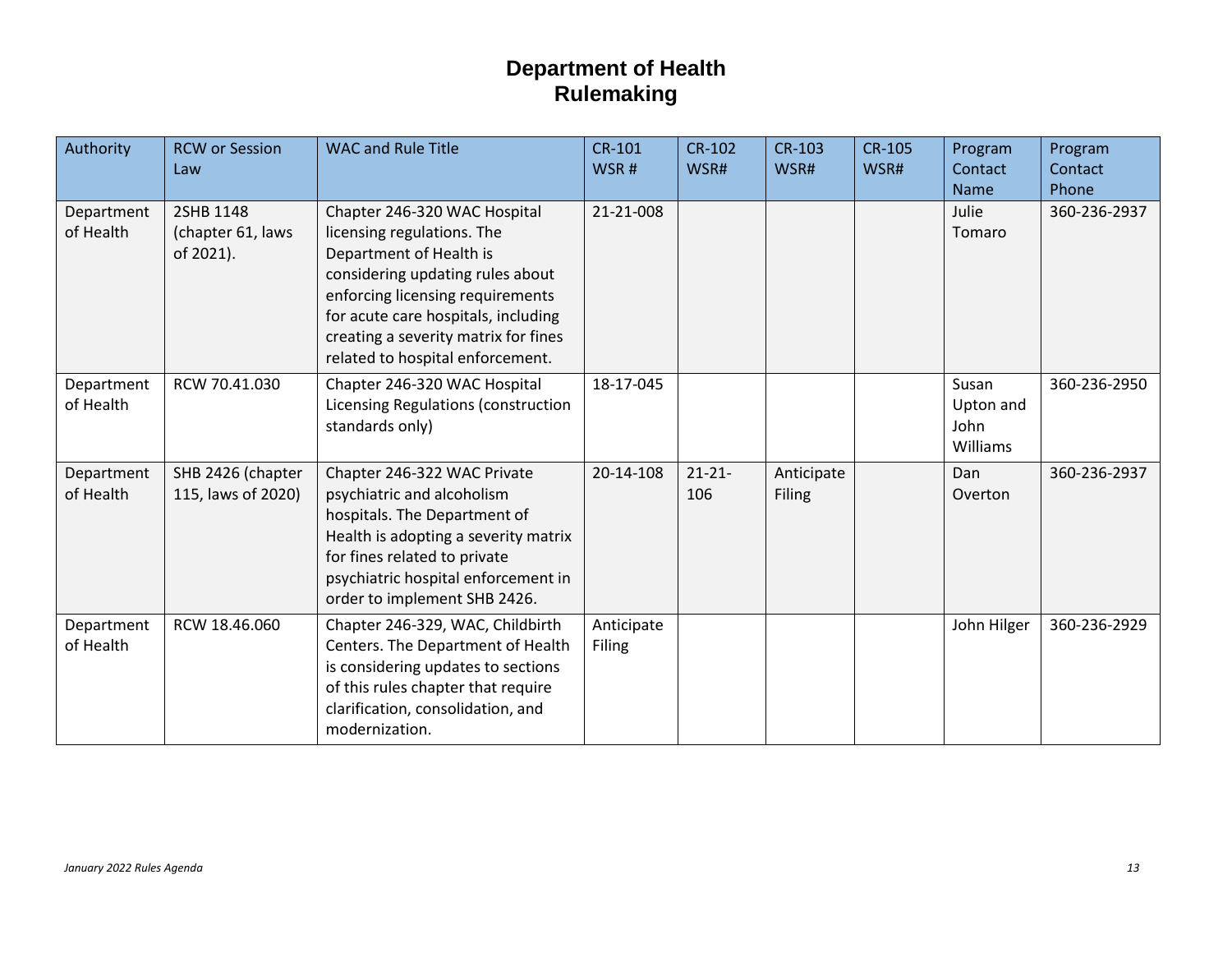| Authority               | <b>RCW or Session</b><br>Law | <b>WAC and Rule Title</b>                                                                                                                                                                                                                                                                                                                                                                                                                                                                                                                                    | $CR-101$<br>WSR# | <b>CR-102</b><br>WSR# | <b>CR-103</b><br>WSR# | <b>CR-105</b><br>WSR# | Program<br>Contact<br><b>Name</b> | Program<br>Contact<br>Phone |
|-------------------------|------------------------------|--------------------------------------------------------------------------------------------------------------------------------------------------------------------------------------------------------------------------------------------------------------------------------------------------------------------------------------------------------------------------------------------------------------------------------------------------------------------------------------------------------------------------------------------------------------|------------------|-----------------------|-----------------------|-----------------------|-----------------------------------|-----------------------------|
| Department<br>of Health | RCW 70.127.120               | WAC 246-335-510, 246-335-545,<br>246-335-610, and 246-335-645, In-<br>Home Services Agencies. The<br>department will consider: (1)<br>removing the requirement that<br>supervision of aide services must<br>be "during an on-site visit," (2)<br>adding that a supervisory visit "may<br>be conducted on-site or via<br>telemedicine," (3) amending the<br>definition of "telemedicine" to align<br>with current practice, and (4) other<br>related changes as appropriate.<br>These permanent rules will replace<br>emergency rules on the same<br>subject. | 21-20-084        |                       |                       |                       | John Hilger                       | 360-236-2929                |
| Department<br>of Health | RCW 71.12.670                | WAC 246-337-040 Construction<br>review services requirements. The<br>Department of Health<br>(department) is considering<br>updating residential treatment<br>facility rules to reflect upcoming<br>changes to the Washington State<br><b>Building Code.</b>                                                                                                                                                                                                                                                                                                 | 20-07-124        |                       |                       |                       | John Hilger                       | 360-236-2929                |
| Department<br>of Health | RCW 71.24.037                | Chapter 246-341 WAC Behavioral<br>Health Agency Licensing and<br>Certification. Phase two of a multi-<br>phase project to modernize<br>licensing and certification<br>requirements.                                                                                                                                                                                                                                                                                                                                                                          | 21-14-010        | Anticipate<br>Filing  |                       |                       | Julie<br>Tomaro                   | 360-236-2937                |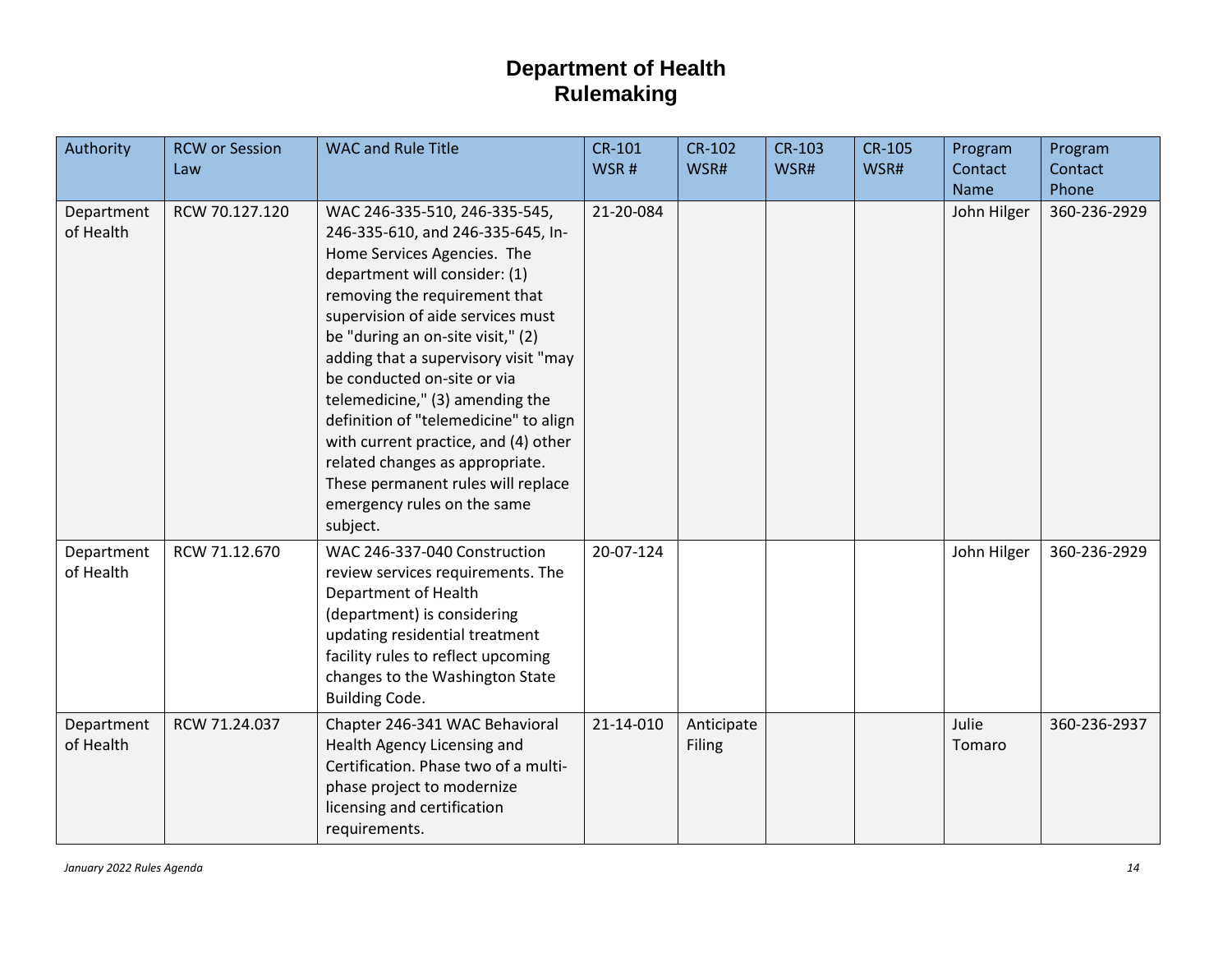| Authority               | <b>RCW or Session</b><br>Law                    | <b>WAC and Rule Title</b>                                                                                                                                                                                                                                                                                                                                                                                                                                                                      | CR-101<br>WSR# | <b>CR-102</b><br>WSR#       | <b>CR-103</b><br>WSR# | <b>CR-105</b><br>WSR# | Program<br>Contact<br><b>Name</b> | Program<br>Contact<br>Phone |
|-------------------------|-------------------------------------------------|------------------------------------------------------------------------------------------------------------------------------------------------------------------------------------------------------------------------------------------------------------------------------------------------------------------------------------------------------------------------------------------------------------------------------------------------------------------------------------------------|----------------|-----------------------------|-----------------------|-----------------------|-----------------------------------|-----------------------------|
| Department<br>of Health | Chapter 70.114A<br>RCW and Chapter<br>43.70 RCW | Chapter 246-358, Temporary<br>Worker Housing. The purpose is to<br>consider including increased<br>protections for housing occupants<br>from communicable diseases such<br>as COVID-19.                                                                                                                                                                                                                                                                                                        | 20-19-047      |                             |                       |                       | Todd<br>Phillips                  | 360-236-3302                |
| Department<br>of Health | RCW 43.70.040,<br>70.170.060                    | Chapter 246-453 Hospital Charity<br>Care.                                                                                                                                                                                                                                                                                                                                                                                                                                                      | 18-18-073      | Anticipate<br><b>Filing</b> |                       |                       | Carrie<br>Baranowski              | 360-236-4210                |
| Department<br>of Health | E2SHB 1272                                      | WAC 246-454-010, 246-454-020,<br>246-454-090, and 246-454-<br>110, Hospitals - system of<br>accounting, financial reporting,<br>budgeting, cost allocation.                                                                                                                                                                                                                                                                                                                                    | 21-23-082      |                             |                       |                       | Carrie<br>Baranowski              | 360-236-4210                |
| Department<br>of Health | E2SHB 1272                                      | Chapter 246-455 WAC, Hospital<br>Patient Discharge Information<br>Reporting.                                                                                                                                                                                                                                                                                                                                                                                                                   | 21-13-095      | Anticipate<br><b>Filing</b> |                       |                       | Katitza<br>Holthaus               | 360-236-4311                |
| Department<br>of Health | <b>RCW</b><br>70.225.090(2)(b)                  | WAC 246-470-XXX- adding a new<br>section relating to the Prescription<br>Monitoring Program (PMP). The<br>Department of Health<br>(department) is proposing a new<br>section in chapter 246-470 WAC to<br>establish a waiver process and<br>criteria for facilities, entities,<br>offices, or provider groups with ten<br>or more prescribers to apply for an<br>exemption from the PMP and<br>electronic health record (EHR)<br>integration required by Substitute<br>Senate Bill (SSB) 5380. | 20-03-038      | $21-08-$<br>048             | Anticipate<br>Filing  |                       | Carly Bartz-<br>Overman           | 360-236-3044                |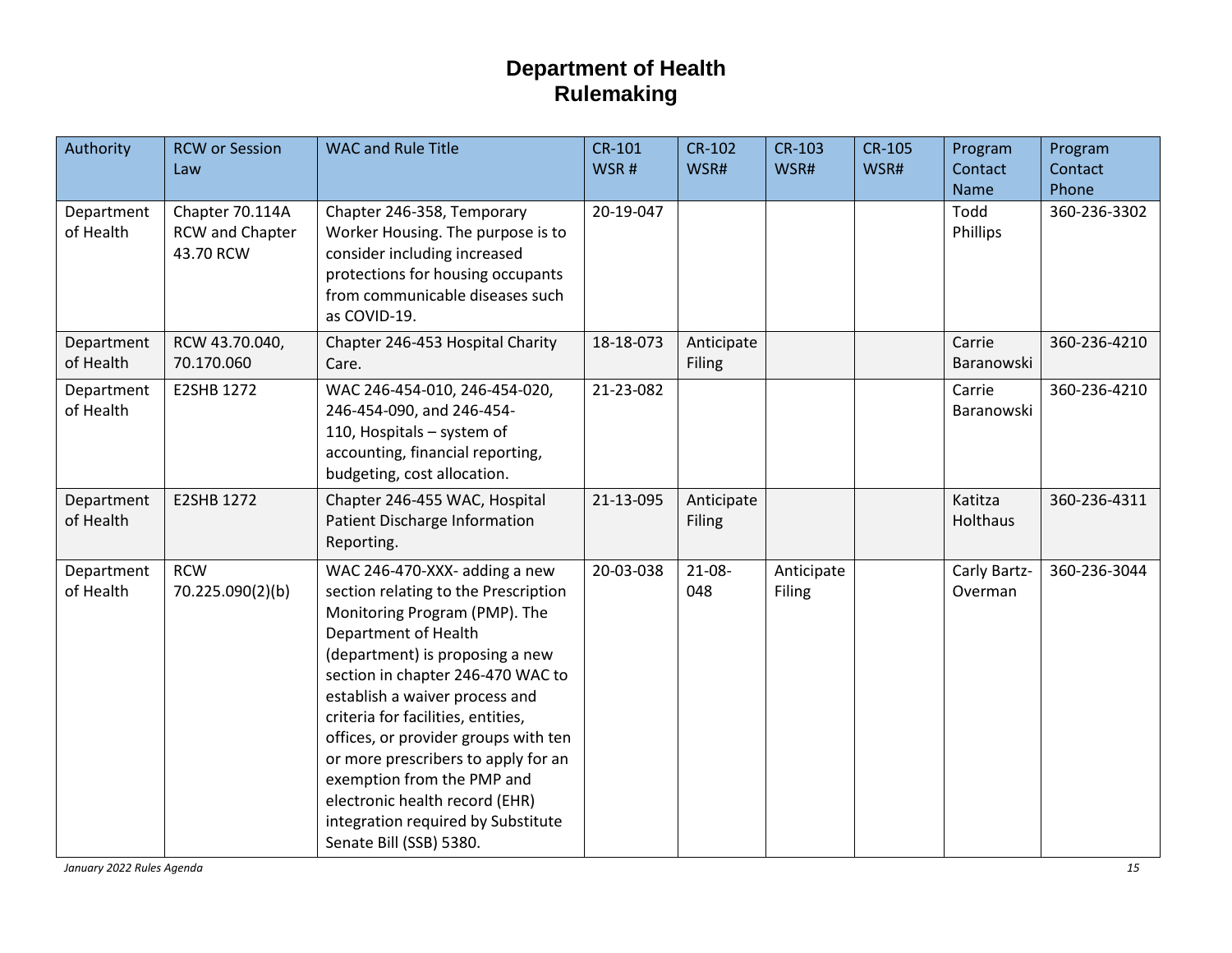| Authority               | <b>RCW or Session</b><br>Law                                                                            | <b>WAC and Rule Title</b>                                                                                                                                                                 | <b>CR-101</b><br>WSR#       | <b>CR-102</b><br>WSR#       | <b>CR-103</b><br>WSR# | <b>CR-105</b><br>WSR# | Program<br>Contact<br>Name        | Program<br>Contact<br>Phone |
|-------------------------|---------------------------------------------------------------------------------------------------------|-------------------------------------------------------------------------------------------------------------------------------------------------------------------------------------------|-----------------------------|-----------------------------|-----------------------|-----------------------|-----------------------------------|-----------------------------|
| Department<br>of Health | RCW 69.48.180,<br>RCW 69.48.120,<br>RCW 69.48.050,<br>2SHB 1161<br>(Chapter 155, Laws<br>of 2021        | WAC 246-480-010, WAC 246-480-<br>070, WAC 246-480-080, and WAC<br>246-480-990 within chapter 246-<br>480 WAC, Drug Take-Back<br>Program.                                                  | Anticipate<br><b>Filing</b> |                             |                       |                       | Mary<br>Kellington                | 360-236-2988                |
| Department<br>of Health | HB 1031                                                                                                 | Chapter 246-491 WAC, Certificates,<br>and WAC 246-490-200, Electronic<br>reporting of<br>deaths.                                                                                          | 21-13-096                   | Anticipate<br>Filing        |                       |                       | Katitza<br>Holthaus               | 360-236-4311                |
| Department<br>of Health | RCW 43.70.780                                                                                           | Chapter 246-770 WAC, Fruit and<br>Vegetable Incentives. The<br>Department of Health is<br>considering creating a new chapter<br>to implement a fruit and vegetable<br>incentives program. | 21-01-186                   |                             |                       |                       | Alyssa<br>Auvienen                | 360-999-8967                |
| Department<br>of Health | SB 5018 (Chapter<br>87, Laws of 2021)<br>and SHB 2378<br>(Chapter 80, Laws<br>of 2021; RCW<br>18.06.160 | Chapter 246-803 WAC Acupuncture<br>and Eastern medicine practitioner.<br>The Department of Health is<br>considering rulemaking necessary<br>to implement legislative changes              | 21-12-041                   | Anticipate<br><b>Filing</b> |                       |                       | Vicki<br>Brown                    | 360-236-4865                |
| Department<br>of Health | 18.225.040,<br>18.225.090                                                                               | Chapter 246-809 WAC Licensure for<br>mental health counselors, marriage<br>and family therapists, and social<br>workers.                                                                  | 18-11-029                   |                             |                       |                       | <b>Brandon</b><br><b>Williams</b> | 360-236-4611                |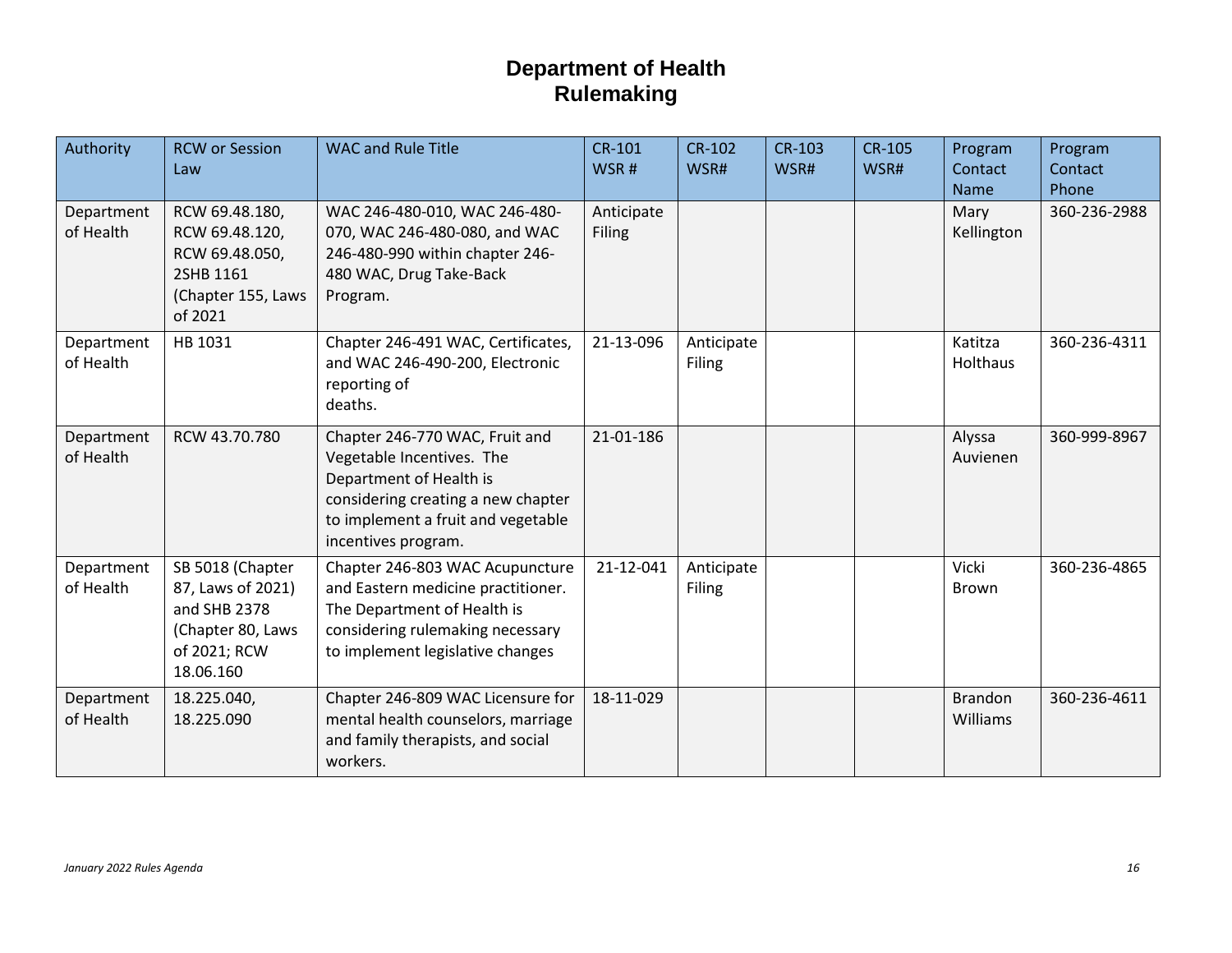| Authority               | <b>RCW or Session</b><br>Law | <b>WAC and Rule Title</b>                                                                                                                                                                                                                                                                                                                                                                                                            | <b>CR-101</b><br>WSR#       | <b>CR-102</b><br>WSR# | <b>CR-103</b><br>WSR# | <b>CR-105</b><br>WSR# | Program<br>Contact<br><b>Name</b> | Program<br>Contact<br>Phone |
|-------------------------|------------------------------|--------------------------------------------------------------------------------------------------------------------------------------------------------------------------------------------------------------------------------------------------------------------------------------------------------------------------------------------------------------------------------------------------------------------------------------|-----------------------------|-----------------------|-----------------------|-----------------------|-----------------------------------|-----------------------------|
| Department<br>of Health | HB 1504                      | Sections of Chapter 246-810 WAC,<br>Counselors. Sections impacted<br>possibly include but are not limited<br>to WAC 246-910-010, Definitions<br>and WAC 246-810-015, Agency<br>affiliated counselor: Scope of<br>practice and credentialing<br>requirements. HB 1504 allowed<br>student interns to apply for the<br><b>Agency Affiliated Counselor</b><br>registration and requires the<br>department to define "student<br>intern." | 21-21-036                   |                       |                       |                       | <b>Ted Dale</b>                   | 360-236-2991                |
| Department<br>of Health | RCW 18.205.060               | WACs 246-811-070, 246-811-076,<br>and 246-811-300 in chapter 246-<br>811 WAC SUDPs. Rules will (1)<br>update national certification<br>requirements, (2) add pharmacists<br>as a profession eligible for the<br>alternative training path, (3)<br>remove osteopathic physician<br>assistant, and (4) remove the AIDS<br>training requirement reference<br>from the probationary licensure<br>rule.                                   | Anticipate<br><b>Filing</b> |                       |                       |                       | <b>Ted Dale</b>                   | 360-236-2991                |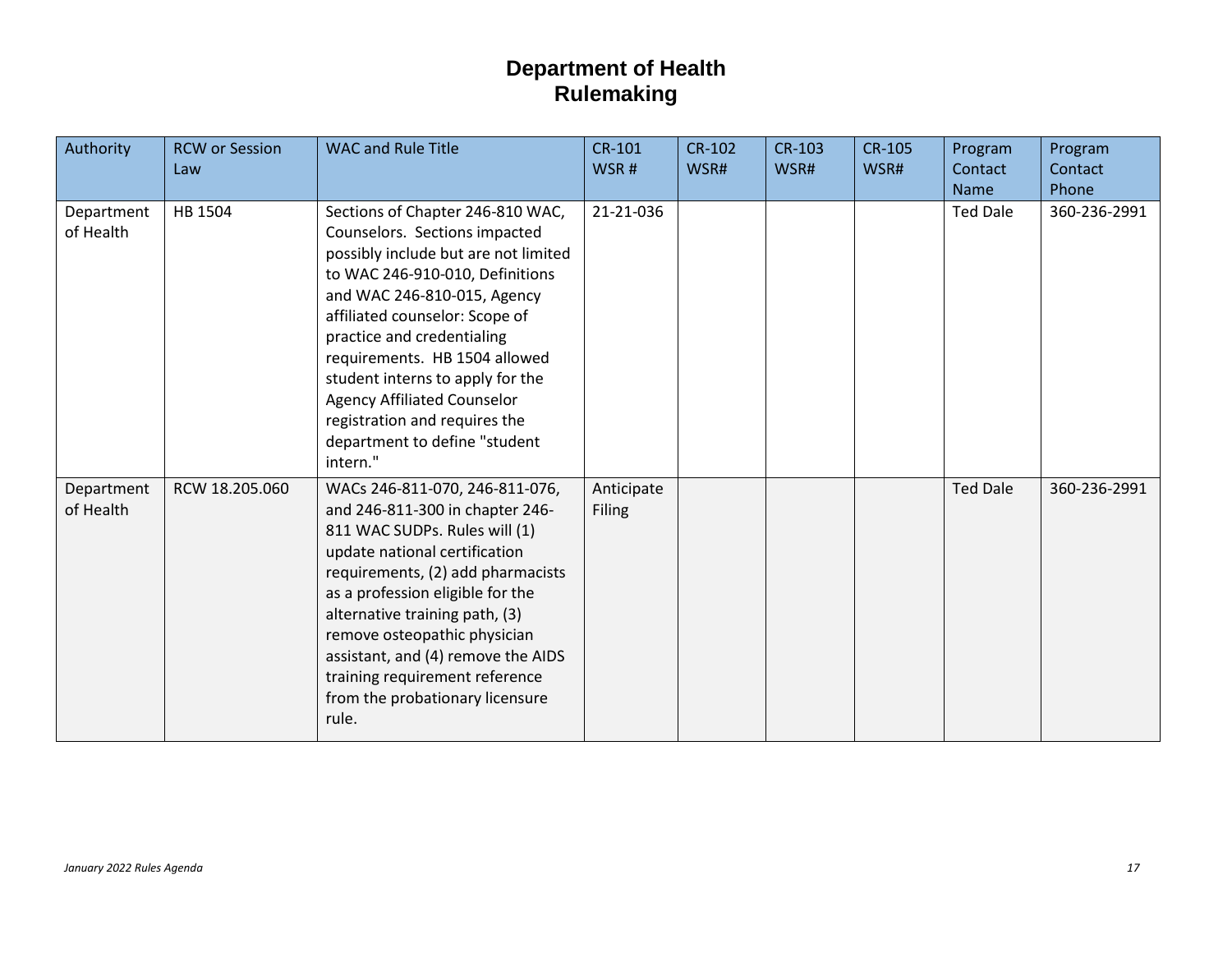| Authority               | <b>RCW or Session</b><br>Law | <b>WAC and Rule Title</b>                                                                                                                                                                                                                                                                                                                                                                                                                                                                                                                                                       | $CR-101$<br>WSR# | <b>CR-102</b><br>WSR#       | <b>CR-103</b><br>WSR# | <b>CR-105</b><br>WSR# | Program<br>Contact<br>Name | Program<br>Contact<br>Phone |
|-------------------------|------------------------------|---------------------------------------------------------------------------------------------------------------------------------------------------------------------------------------------------------------------------------------------------------------------------------------------------------------------------------------------------------------------------------------------------------------------------------------------------------------------------------------------------------------------------------------------------------------------------------|------------------|-----------------------------|-----------------------|-----------------------|----------------------------|-----------------------------|
| Department<br>of Health | EHB 1311                     | WACs 246-811-010, 246-811-030,<br>246-811-035, 246-811-990, and<br>new section(s) in chapter 246-811<br><b>WAC Substance Use Disorder</b><br>Professionals and Substance Use<br><b>Disorder Professionals</b><br>Trainees. The Department of<br>Health (department) is considering<br>updating these sections and<br>possibly adding new sections to<br>implement Engrossed House Bill<br>(EHB) 1311, recent legislation that<br>adds apprenticeship as a pathway<br>to meeting educational<br>requirements for Substance Use<br>Disorder Professional (SUDP)<br>certification. | 21-15-110        |                             |                       |                       | Ashley Bell                | 360-236-2961                |
| Department<br>of Health | 18.138.070                   | Chapter 246-822 WAC, Dietitians or<br>Nutritionists. The Department of<br>Health (department) is considering<br>rulemaking to amend or repeal<br>several sections of the dietitians<br>and nutritionists' chapter. Specific<br>sections focus on mandatory<br>reporting, examinations, and<br>curriculum.                                                                                                                                                                                                                                                                       | 18-10-059        | Anticipate<br><b>Filing</b> |                       |                       | <b>Ted Dale</b>            | 360-236-2991                |
| Department<br>of Health | RCW 18.50.135                | WAC 246-834-050 (Examination<br>requirements for licensure as a<br>midwife); 246-834-060 (Initial<br>application requirements for                                                                                                                                                                                                                                                                                                                                                                                                                                               | 21-04-048        | Anticipate<br>Filing        |                       |                       | Kathy<br>Weed              | 360-236-4883                |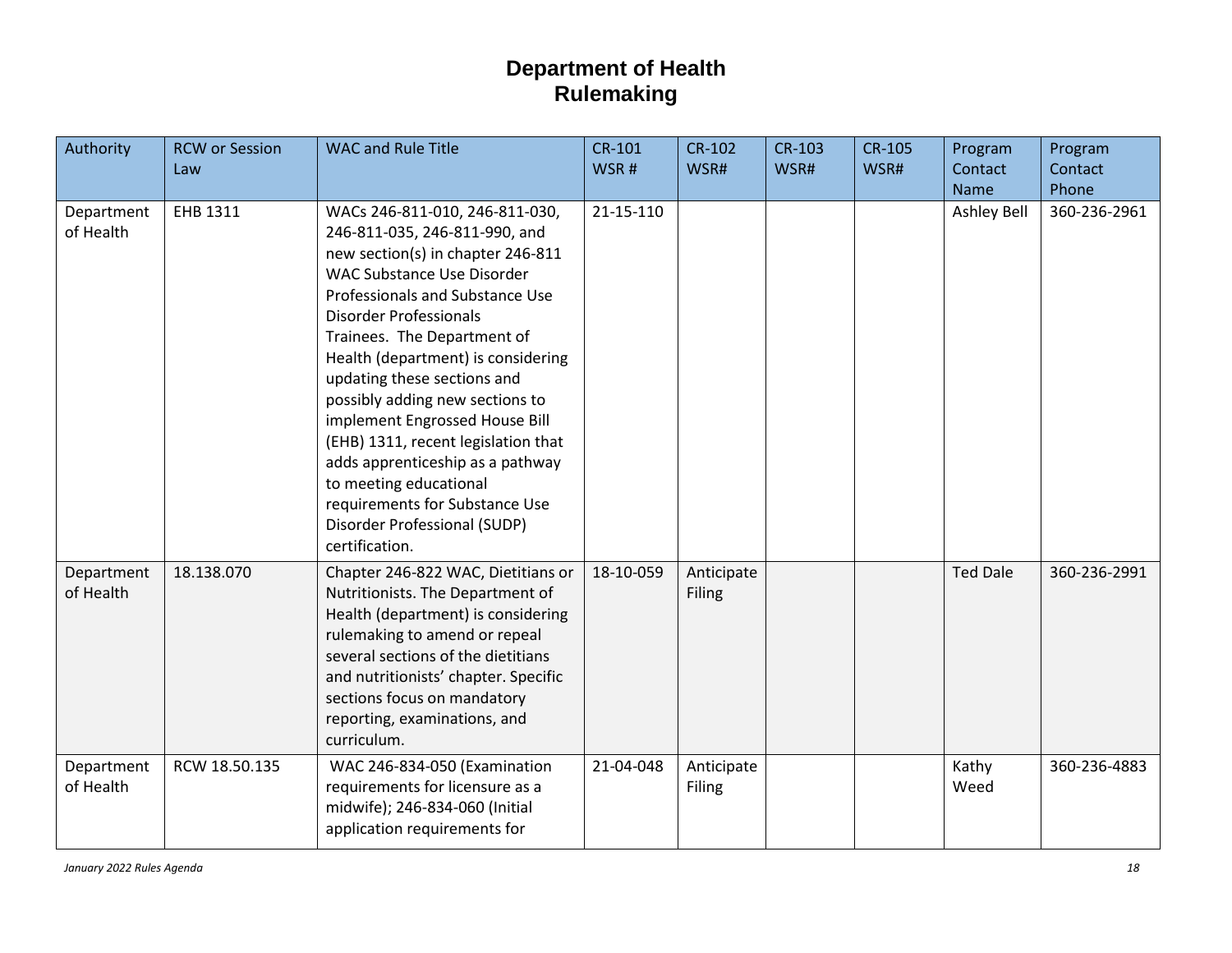| Authority               | <b>RCW or Session</b><br>Law                                                                                           | <b>WAC and Rule Title</b>                                                                                                                                                                                                                                                                                                                                                                                      | CR-101<br>WSR# | <b>CR-102</b><br>WSR#       | <b>CR-103</b><br>WSR# | <b>CR-105</b><br>WSR# | Program<br>Contact<br>Name | Program<br>Contact<br>Phone |
|-------------------------|------------------------------------------------------------------------------------------------------------------------|----------------------------------------------------------------------------------------------------------------------------------------------------------------------------------------------------------------------------------------------------------------------------------------------------------------------------------------------------------------------------------------------------------------|----------------|-----------------------------|-----------------------|-----------------------|----------------------------|-----------------------------|
|                         |                                                                                                                        | licensure as a midwife); WAC 246-<br>834-160 (Student midwife permit);<br>WAC 246-834-250 (Legend drugs<br>and devices); and WAC 246-834-<br>370 (Data submission).                                                                                                                                                                                                                                            |                |                             |                       |                       |                            |                             |
| Department<br>of Health | RCW 18.36A.060,<br>18.36A.140,<br>43.70.110,<br>43.70.250,<br>43.70.280, and SB<br>5124 (chapter 179,<br>Laws of 2021) | WAC 246-836A-990 (New), Colon<br>hydro therapist-fees and renewal<br>cycle. The Department of Health<br>(department) is considering<br>establishing a new section of rule<br>to implement Senate Bill 5124,<br>which establishes the colon hydro<br>therapist profession.                                                                                                                                      | 21-16-026      | Anticipate<br>Filing        |                       |                       | Heather<br>Cantrell        | 360-236-4637                |
| Department<br>of Health | RCW 18.84.040,<br>RCW 43.70.040                                                                                        | Chapter 246-926 WAC, Radiological<br>Technologists. Clarify, streamline,<br>and modernize the rules for<br>cardiovascular invasive specialists,<br>radiologic technologists, radiologist<br>assistants, and X-ray technicians.                                                                                                                                                                                 | 19-16-115      |                             |                       |                       | Debra<br>Mendoza           | 360-236-4841                |
| Department<br>of Health | <b>SHB 1383</b>                                                                                                        | Chapter 246-928 WAC, Respiratory<br>care practitioners. The department<br>is considering rules to implement<br>and align with legislation. SHB<br>1383 (Chapter 114, Laws of 2021)<br>makes several amendments to the<br>respiratory care practitioner<br>profession, including changing the<br>profession's scope of practice and<br>required qualifications and giving<br>the department authority to create | 21-12-040      | Anticipate<br><b>Filing</b> |                       |                       | <b>Ted Dale</b>            | 360-236-2991                |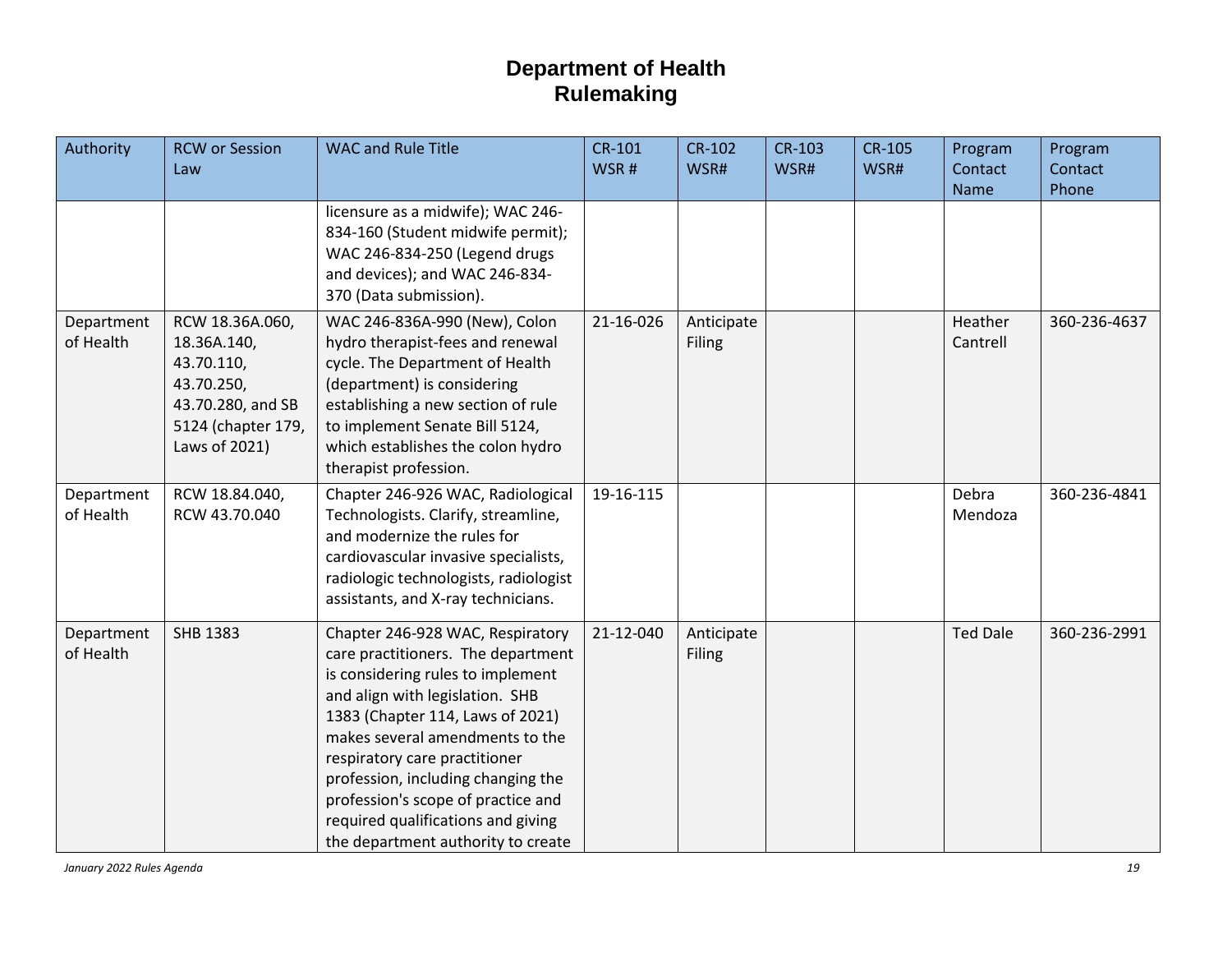| Authority               | <b>RCW or Session</b><br>Law                               | <b>WAC and Rule Title</b>                                                                                                                                                                                                  | <b>CR-101</b><br>WSR#       | <b>CR-102</b><br>WSR#       | <b>CR-103</b><br>WSR# | <b>CR-105</b><br>WSR# | Program<br>Contact<br>Name | Program<br>Contact<br>Phone |
|-------------------------|------------------------------------------------------------|----------------------------------------------------------------------------------------------------------------------------------------------------------------------------------------------------------------------------|-----------------------------|-----------------------------|-----------------------|-----------------------|----------------------------|-----------------------------|
|                         |                                                            | regulations on training<br>requirements and hospital<br>protocols for medical<br>procedures. The department will<br>also consider updates and<br>housekeeping changes to clarify<br>and streamline Chapter 246-928<br>WAC. |                             |                             |                       |                       |                            |                             |
| Department<br>of Health | RCW 18.155.040                                             | Chapter 246-930 WAC, Sex<br><b>Offender Treatment</b><br>Providers. Chapter rewrite based<br>on recommendations from newly<br>established SOTP Advisory<br>Committee.                                                      | Anticipate<br><b>Filing</b> |                             |                       |                       | <b>Brandon</b><br>Williams | 360-236-4611                |
| Department<br>of Health | RCW 70.168.050,<br>RCW 70.168.60,<br>and RCW<br>70.168.100 | WAC 246-976-580 and 246-976-<br>700: Trauma Designation Process<br>and Trauma Service Standards -<br>Criteria for minimum and maximum<br>distribution of trauma services.                                                  | 21-03-011                   |                             |                       |                       | Anthony<br>Bledsoe         | 360-236-2871                |
| Department<br>of Health | Chapter 70.168<br>RCW, Chapter<br>18.73 RCW                | Chapter 246-976 WAC (minus-420,<br>-580, and -700 currently open)<br><b>Updating EMS and Trauma Care</b><br>Systems. Chapter to align with the<br>national standards and streamline<br>applications.                       | 17-24-013                   | Anticipate<br><b>Filing</b> |                       |                       | Catie<br>Holstein          | 360-236-2830                |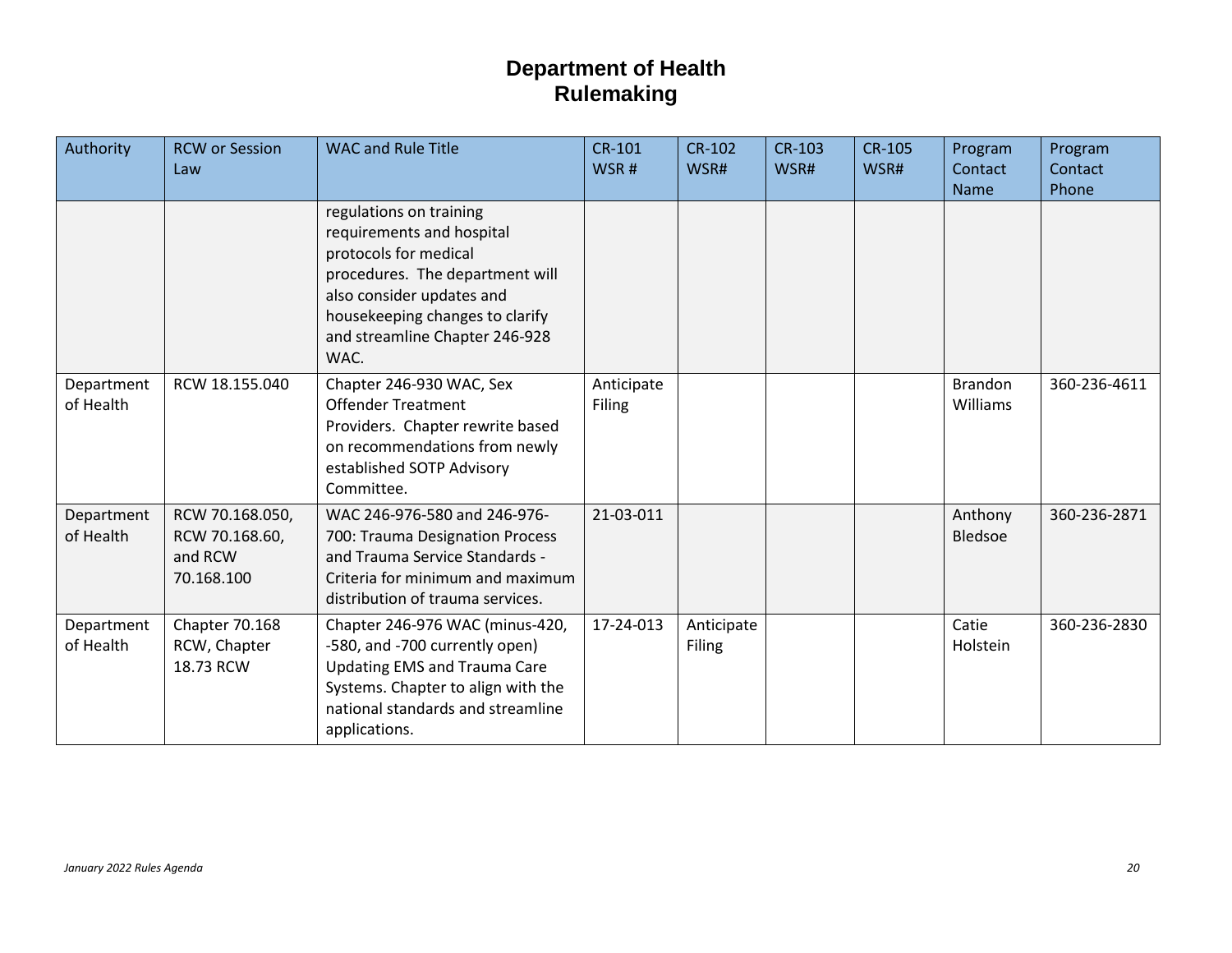| Authority                           | <b>RCW or Session</b><br>Law                                       | <b>WAC and Rule Title</b>                                                                                                                                                                                                                                                                                                                                                              | <b>CR-101</b><br>WSR# | <b>CR-102</b><br>WSR# | CR-103<br>WSR# | <b>CR-105</b><br>WSR# | Program<br>Contact        | Program<br>Contact    |
|-------------------------------------|--------------------------------------------------------------------|----------------------------------------------------------------------------------------------------------------------------------------------------------------------------------------------------------------------------------------------------------------------------------------------------------------------------------------------------------------------------------------|-----------------------|-----------------------|----------------|-----------------------|---------------------------|-----------------------|
| Department<br>of Health             | SSB 5380 Chapter<br>314 Laws of 2019<br>section 19                 | Chapter 246-976 WAC Emergency<br>medical services (EMS) and trauma<br>care systems. The Department of<br>Health (department) is considering<br>updating the sections of this<br>chapter relating to EMS data to<br>respond to legislative requirements<br>required by Substitute Senate Bill<br>5380 Chapter 314 Laws of 2019<br>section 19. New sections may be<br>added as required. | 20-17-011             | Anticipate<br>Filing  |                |                       | <b>Name</b><br>Jim Jansen | Phone<br>360-236-2821 |
| Department<br>of Health             | HB 1120 (2021 Leg<br>Session), RCW<br>18.88B.021 and<br>18.88B.060 | Chapter 246-980 WAC, Home care<br>aides, the department of health is<br>considering amending the rules to<br>allow more than one "date of hire"<br>to allow individuals to complete<br>their initial certification and reduce<br>barriers to reentry.                                                                                                                                  | 20-07-049             |                       |                |                       | Stacey<br>Saunders        | 360-236-2813          |
| Examining<br>Board of<br>Psychology | RCW 18.83.050                                                      | WACs 246-924-046, 246-924-049,<br>246-924-053, 246-924-056, 246-<br>924-059, 246-924-100, and others<br>as necessary. The board will<br>consider removing the face-to-face<br>requirement for practicums.                                                                                                                                                                              | Anticipate<br>Filing  |                       |                |                       | Stacey<br>Saunders        | 360-236-2813          |
| Examining<br>Board of<br>Psychology | RCW 18.83.090                                                      | WAC 246-924-230, continuing<br>education requirements. The Board<br>of Psychology will examine the<br>possibility of reducing the number<br>of hours required for continuing<br>education.                                                                                                                                                                                             | Anticipate<br>Filing  |                       |                |                       | Stacey<br>Saunders        | 360-236-2813          |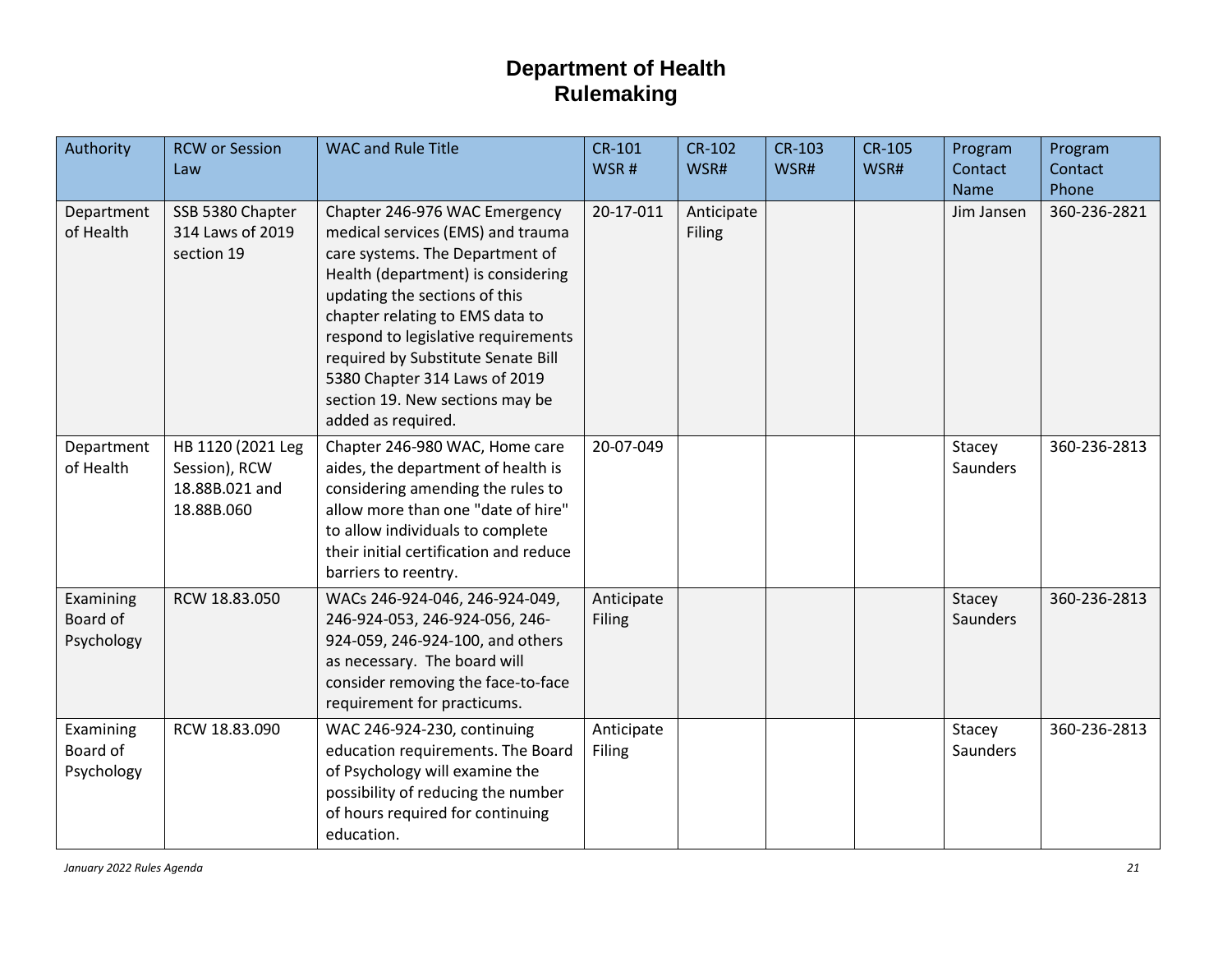| Authority                                                 | <b>RCW or Session</b><br>Law                                                | <b>WAC and Rule Title</b>                                                                                                                                                                                                                                                                                                                                                                                                                                                                               | CR-101<br>WSR# | CR-102<br>WSR#       | <b>CR-103</b><br>WSR#       | <b>CR-105</b><br>WSR# | Program<br>Contact<br>Name | Program<br>Contact<br>Phone |
|-----------------------------------------------------------|-----------------------------------------------------------------------------|---------------------------------------------------------------------------------------------------------------------------------------------------------------------------------------------------------------------------------------------------------------------------------------------------------------------------------------------------------------------------------------------------------------------------------------------------------------------------------------------------------|----------------|----------------------|-----------------------------|-----------------------|----------------------------|-----------------------------|
| <b>Nursing Care</b><br>Quality<br>Assurance<br>Commission | RCW 18.79.010,<br>18.79.110 and<br>RCW 18.79.260                            | WAC 246-840-365, 246-840-367,<br>246-840-533, and 246-840-930. The<br>Nursing Care Quality Assurance<br>Commission (commission) will<br>consider amendments to specific<br>credential and license<br>requirements for Nurse<br>Technicians (NT), Licensed Practical<br>Nurses (LPN), Registered Nurses<br>(RN), and Advanced Registered<br>Nurse Practitioners (ARNP) in<br>response to the coronavirus<br>disease 2019 (COVID-19) pandemic<br>and the critical demand for<br>healthcare professionals. | 21-19-104      | Anticipate<br>Filing |                             |                       | Shad Bell                  | 360-236-4738                |
| <b>Nursing Care</b><br>Quality<br>Assurance<br>Commission | RCW 18.36A.060,<br>18.36A.140,<br>43.70.110,<br>43.70.250, and<br>43.70.280 | WAC 246-840-990, Fees and<br>renewal cycle. The Department of<br>Health (department) in<br>consultation with the Nursing Care<br><b>Quality Assurance Commission</b><br>(commission) is considering fee<br>changes for registered nurses,<br>licensed practical nurses, advanced<br>registered nurse practitioners, and<br>nursing technicians.                                                                                                                                                         | 21-23-053      | Anticipate<br>Filing |                             |                       | Shad Bell                  | 360-236-4711                |
| <b>Nursing Care</b><br>Quality<br>Assurance<br>Commission | RCW 18.79.110                                                               | WAC 246-840-010, 246-840-840,<br>246-850 Include Licensed Practical<br>Nurse (LPN) students as eligible for<br>the Nursing Technician credential.                                                                                                                                                                                                                                                                                                                                                       | 20-11-044      | $21-20-$<br>058      | Anticipate<br><b>Filing</b> |                       | Shad Bell                  | 360-236-4711                |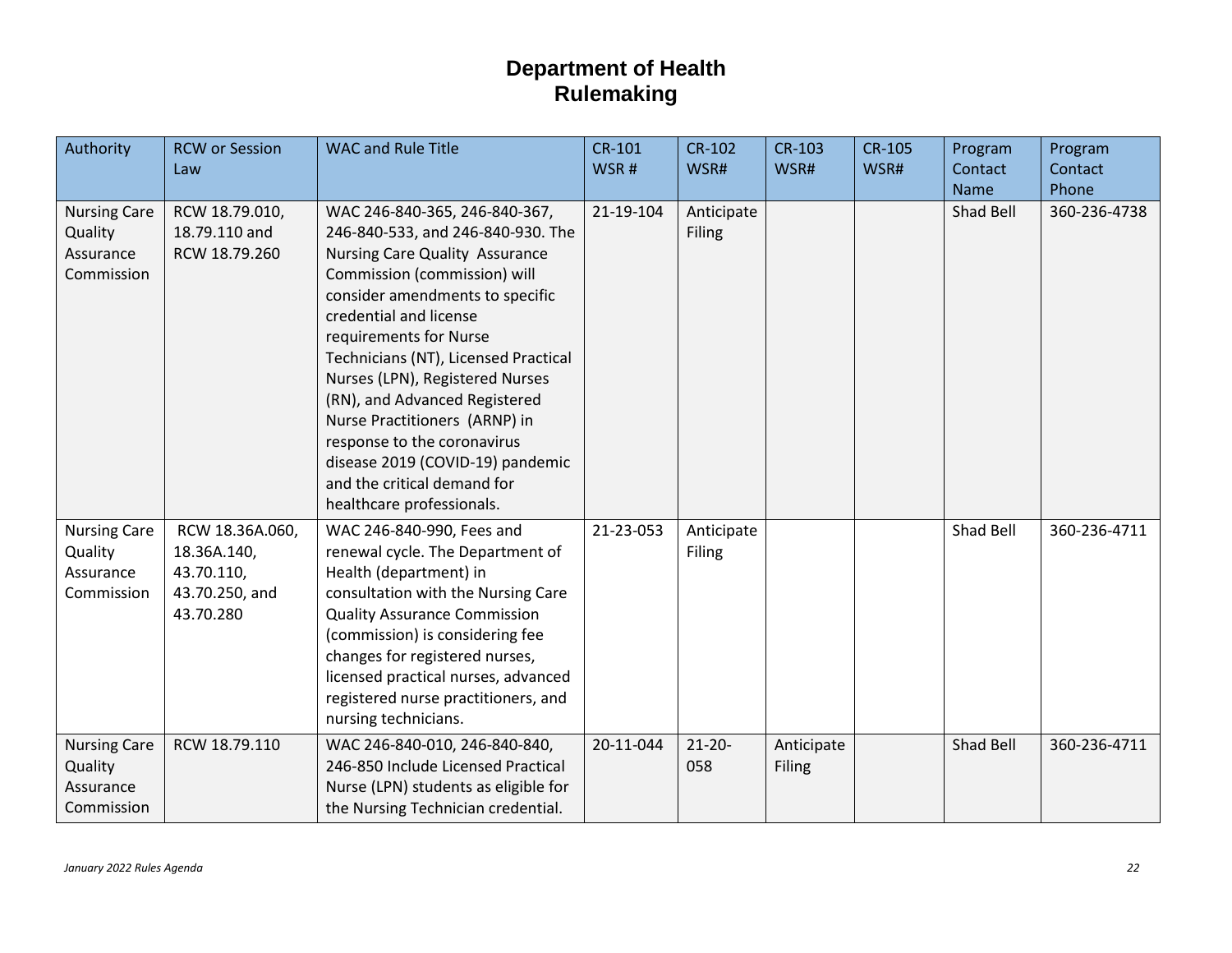| Authority                                                 | <b>RCW or Session</b><br>Law                                    | <b>WAC and Rule Title</b>                                                                                                                                                                                                                                                                                                                 | <b>CR-101</b><br>WSR# | <b>CR-102</b><br>WSR# | CR-103<br>WSR# | <b>CR-105</b><br>WSR# | Program<br>Contact<br><b>Name</b> | Program<br>Contact<br>Phone |
|-----------------------------------------------------------|-----------------------------------------------------------------|-------------------------------------------------------------------------------------------------------------------------------------------------------------------------------------------------------------------------------------------------------------------------------------------------------------------------------------------|-----------------------|-----------------------|----------------|-----------------------|-----------------------------------|-----------------------------|
| <b>Nursing Care</b><br>Quality<br>Assurance<br>Commission | RCW 18.79.110,<br>RCW 18.79.400,<br>and RCW<br>18.79.800        | Chapter 246-840 WAC. Practical<br>and Registered Nursing, Advanced<br>practice pain management rules.                                                                                                                                                                                                                                     | 19-15-092             |                       |                |                       | Shad Bell                         | 360-236-4711                |
| <b>Nursing Care</b><br>Quality<br>Assurance<br>Commission | RCW 18.79.110,<br>18.79.250,<br>18.79.260,<br>18.79.270         | WAC 246-840-300, 246-840-700<br>through 710 Nursing Scope of<br>Practice                                                                                                                                                                                                                                                                  | 19-01-002             |                       |                |                       | Shad Bell                         | 360-236-4711                |
| <b>Nursing Care</b><br>Quality<br>Assurance<br>Commission | RCW 18.88A.060                                                  | Chapter 246-841 and 246-842,<br>Nursing Assistants chapter review                                                                                                                                                                                                                                                                         | 21-05-021             |                       |                |                       | Shad Bell                         | 360-236-4711                |
| Pharmacy<br>Quality<br>Assurance<br>Commission            | 18.64.005 RCW,<br>69.41.010(15)<br>RCW, 69.41.075<br><b>RCW</b> | New sections in chapter 246-945<br>WAC pertaining to medication<br>assistance and the settings in which<br>medication assistance occurs. The<br><b>Pharmacy Quality Assurance</b><br>Commission and Department of<br>Health are filing jointly to reinstate<br>rules on medication assistance as<br>permitted under chapter 69.41<br>RCW. | 22-02-015             |                       |                |                       | Joshua<br>Munroe                  | 360-236-2987                |
| Pharmacy<br>Quality<br>Assurance<br>Commission            | RCW 18.64.205,<br>RCW 18.64.005                                 | Chapter 246-945 WAC. The<br><b>Pharmacy Quality Assurance</b><br>Commission (commission) is<br>considering adding a new section to<br>the chapter to allow retired<br>pharmacists to apply for a retired<br>active pharmacist license status<br>and practice pharmacy under                                                               | 21-09-063             | Anticipate<br>Filing  |                |                       | Joshua<br>Munroe                  | 360-236-2987                |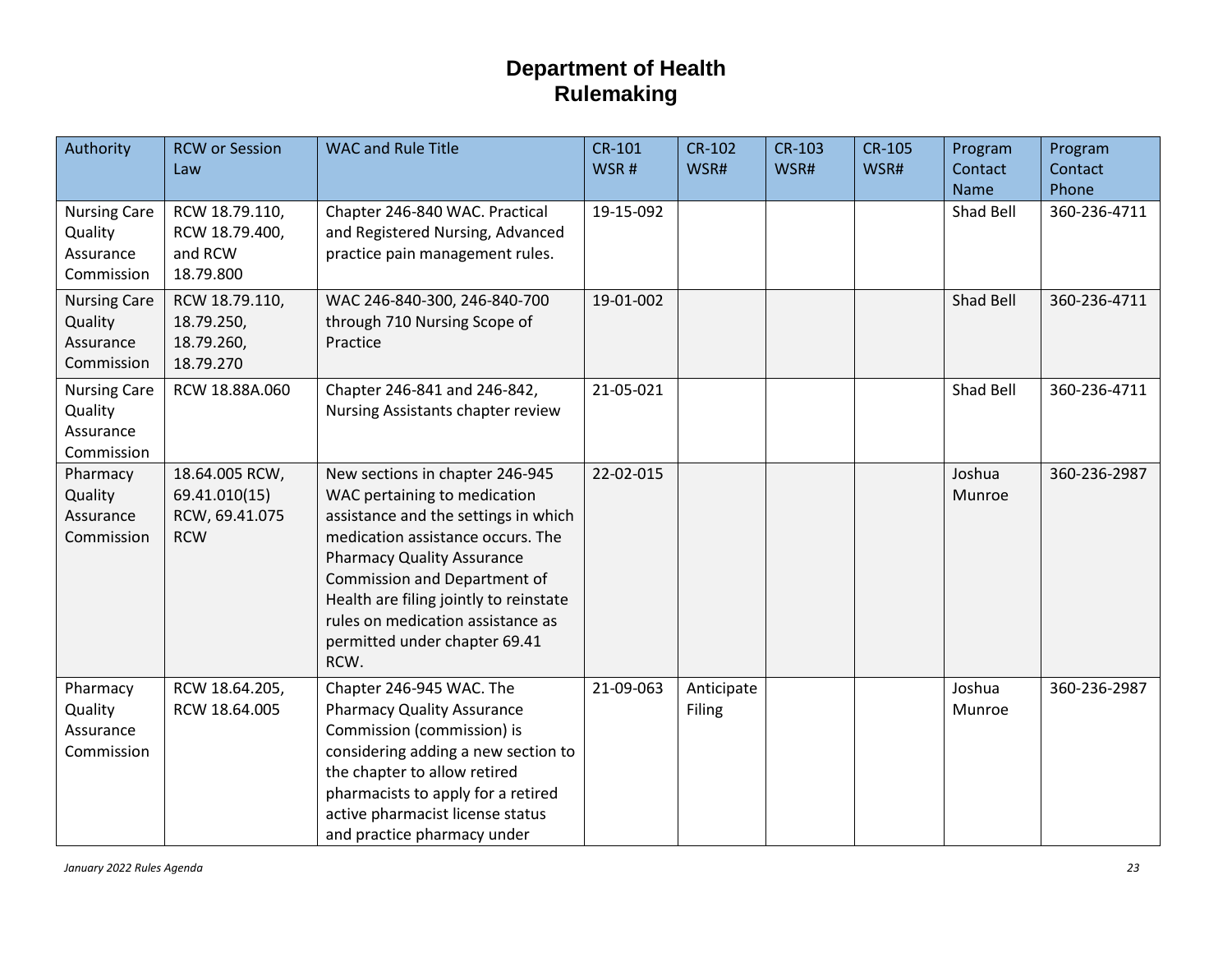| Authority                                      | <b>RCW</b> or Session<br>Law    | <b>WAC and Rule Title</b>                                                                                                                                                                                                                                                                                                   | CR-101<br>WSR# | <b>CR-102</b><br>WSR#       | <b>CR-103</b><br>WSR# | <b>CR-105</b><br>WSR# | Program<br>Contact<br><b>Name</b> | Program<br>Contact<br>Phone |
|------------------------------------------------|---------------------------------|-----------------------------------------------------------------------------------------------------------------------------------------------------------------------------------------------------------------------------------------------------------------------------------------------------------------------------|----------------|-----------------------------|-----------------------|-----------------------|-----------------------------------|-----------------------------|
|                                                |                                 | certain conditions. The commission<br>may also amend other sections in<br>chapter 246-945 WAC to<br>correspond to the new section.                                                                                                                                                                                          |                |                             |                       |                       |                                   |                             |
| Pharmacy<br>Quality<br>Assurance<br>Commission | RCW 18.64.005,<br>RCW 69.50.201 | The Pharmacy Quality Assurance<br>Commission (commission) is<br>opening WAC 246-945-056<br>Schedule V, to consider deleting<br>Epidiolex from the list of Schedule<br>V controlled substance in<br>Washington state in line with<br>changes to federal regulation and<br>in response to a stakeholder<br>petition to do so. | 20-23-027      | Anticipate<br><b>Filing</b> |                       |                       | Joshua<br>Munroe                  | 360-236-2987                |
| Pharmacy<br>Quality<br>Assurance<br>Commission | SSB 6526                        | Creating a new section in chapter<br>246-945 WAC allowing for the<br>donation and reuse of unexpired<br>drugs as required by SSB 6526.                                                                                                                                                                                      | 20-17-143      | Anticipate<br>Filing        |                       |                       | Joshua<br>Munroe                  | 360-236-2987                |
| Podiatric<br>Medical<br><b>Board</b>           | RCW 18.22.015                   | WAC 246-922-300 Podiatric<br>continuing education required and<br>WAC 246-922-310 Categories of<br>creditable podiatric continuing<br>education activities. The Podiatric<br>Medical Board is considering<br>amendments to update and clarify<br>the continuing education rules for<br>podiatric physicians.                | 21-17-050      |                             |                       |                       | Susan<br>Gragg                    | 360-236-4941                |
| Veterinary<br>Board of<br>Governors            | Ch 76, Laws of<br>2020          | Ch 246-933 WAC. Suicide<br>prevention education, repealing<br>AIDs education.                                                                                                                                                                                                                                               | 20-24-095      | Anticipate<br>Filing        |                       |                       | Loralei<br>Walker                 | 360-236-4947                |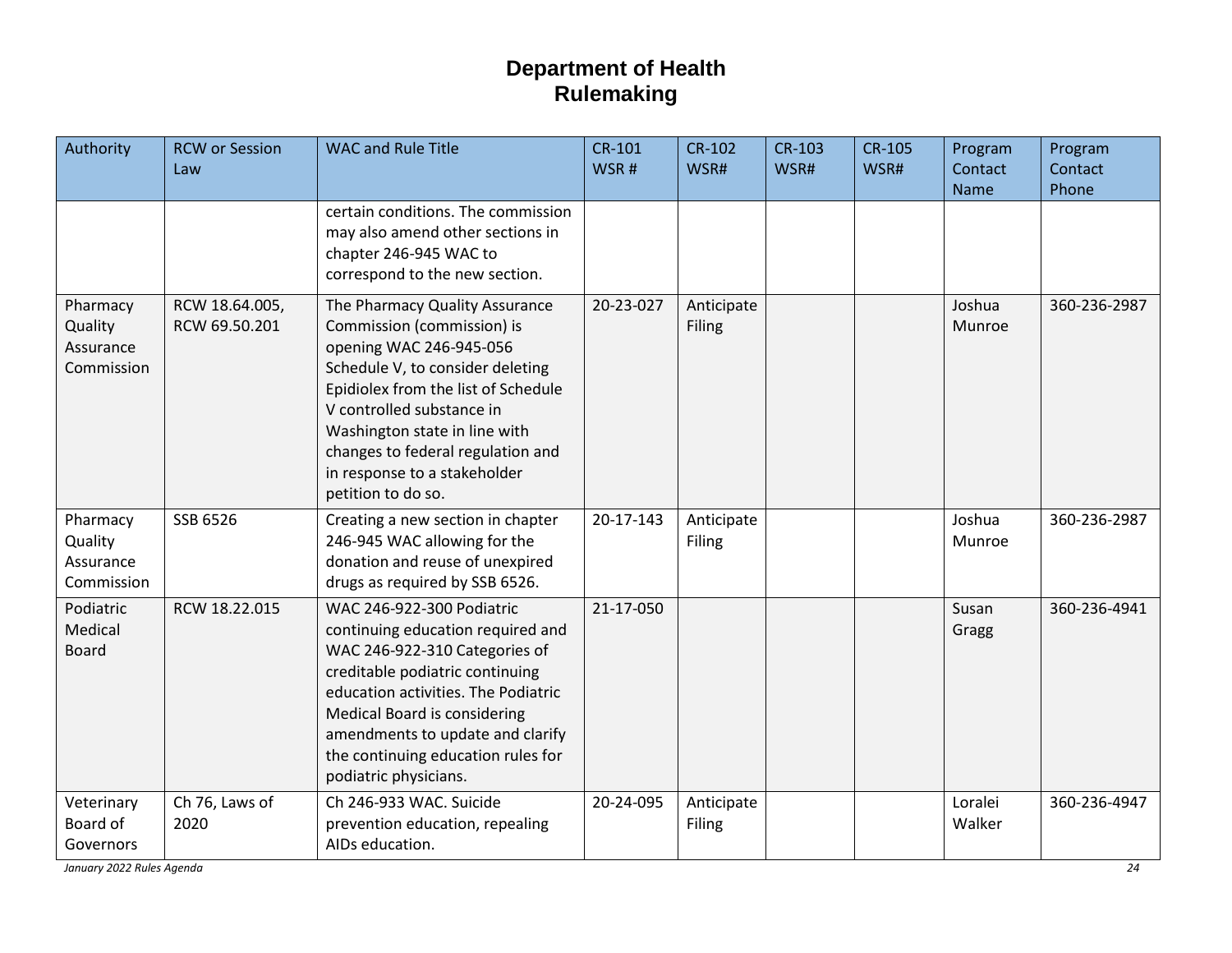| Authority                           | <b>RCW or Session</b><br>Law           | <b>WAC and Rule Title</b>                                                                                                                                                                                                                                                                                                                                                                                                                                                                                                                                                                                                                       | <b>CR-101</b><br>WSR# | <b>CR-102</b><br>WSR#       | <b>CR-103</b><br>WSR# | <b>CR-105</b><br>WSR# | Program<br>Contact<br>Name | Program<br>Contact<br>Phone |
|-------------------------------------|----------------------------------------|-------------------------------------------------------------------------------------------------------------------------------------------------------------------------------------------------------------------------------------------------------------------------------------------------------------------------------------------------------------------------------------------------------------------------------------------------------------------------------------------------------------------------------------------------------------------------------------------------------------------------------------------------|-----------------------|-----------------------------|-----------------------|-----------------------|----------------------------|-----------------------------|
| Veterinary<br>Board of<br>Governors | RCW 18.92.030;<br>RCW 18.92.260        | WAC 246-933-501 through -590<br>Authorizing Animal Care and<br><b>Control Agencies and Nonprofit</b><br>Humane Societies to Provide<br>Veterinary Services.                                                                                                                                                                                                                                                                                                                                                                                                                                                                                     | 20-01-013             | Anticipate<br><b>Filing</b> |                       |                       | Loralei<br>Walker          | 360-236-4947                |
| Washington<br>Medical<br>Commission | 18.71.017,<br>18,71.002,<br>18.130.050 | Chapter 246-919 WAC and Chapter<br>246-918 WAC Considering a new<br>technical assistance program to<br>address practitioner deficiency<br>issues. The Medical Quality<br><b>Assurance Commission</b><br>(commission) is considering<br>creating two new rule sections that<br>will establish a clinical assistance<br>program to resolve practice<br>deficiencies that may not rise to<br>the level of a license sanction or<br>revocation through a plan of<br>education, training, and/or<br>supervision for allopathic<br>physicians and physician assistants.<br>The commission will consider<br>amending other related rules as<br>needed. | 18-06-007             |                             |                       |                       | Amelia<br>Boyd             | 360-236-2727                |
| Washington<br>Medical<br>Commission | SB 6551                                | New section in chapter 246-919<br>WAC establishing a waiver and<br>experience license for international<br>medical grads as required by SB<br>6551 from the 2020 session.                                                                                                                                                                                                                                                                                                                                                                                                                                                                       | 20-17-024             | Anticipate<br><b>Filing</b> |                       |                       | Amelia<br>Boyd             | 360-236-2727                |